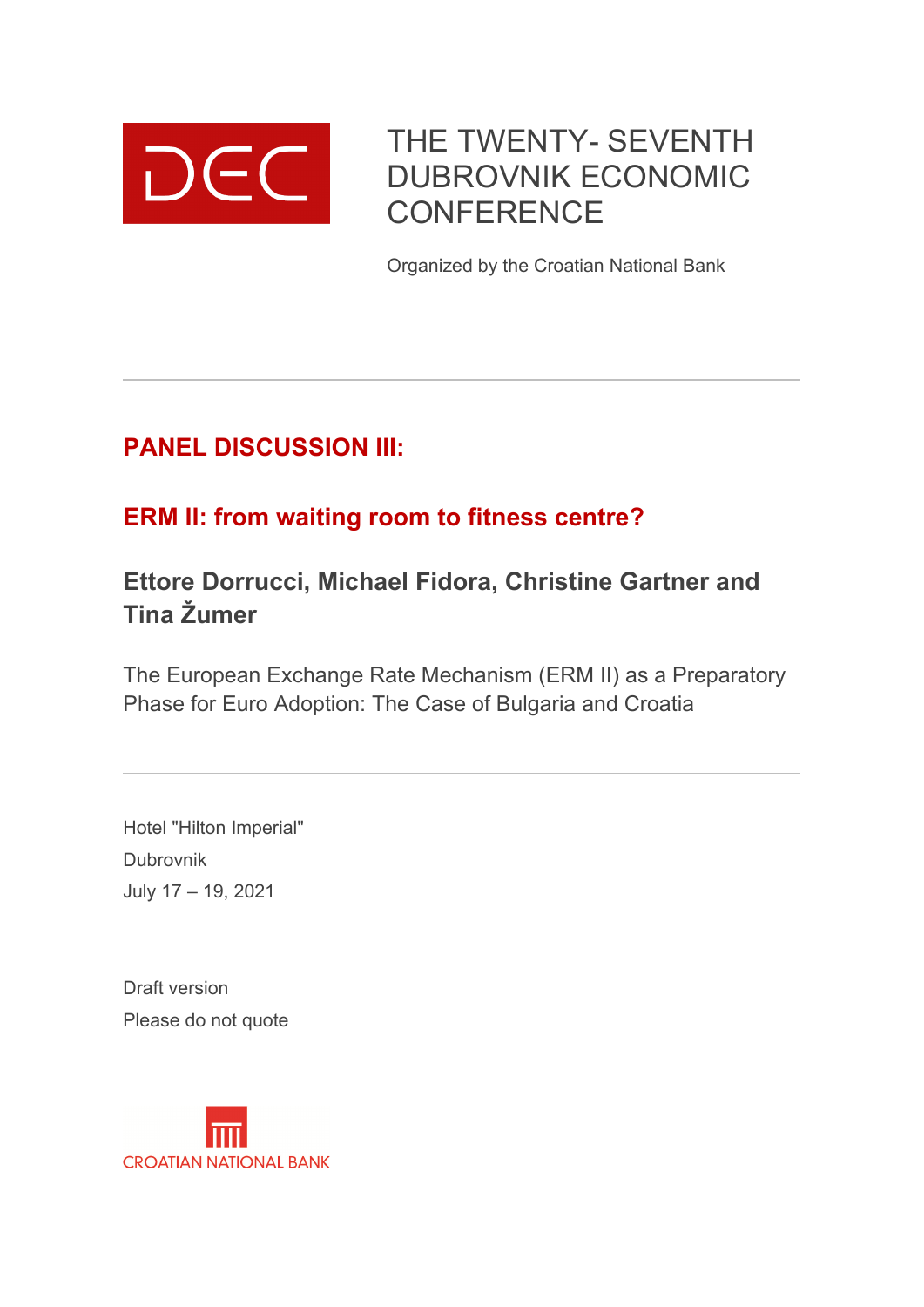## **The European Exchange Rate Mechanism (ERM II) as a preparatory phase for euro adoption: the case of Bulgaria and Croatia\***

(Draft 13 July 2021)\*\*

Ettore Dorrucci<sup>a)</sup>, Michael Fidora<sup>a</sup>, Christine Gartner<sup>a)</sup>, Tina Zumer<sup>b)</sup>

## Abstract

Following completion of a roadmap agreed among all relevant EU stakeholders in the previous years, the Bulgarian lev and the Croatian kuna were included in the European Exchange Rate Mechanism (ERM II) on 10 July 2020. This has set a milestone in view of future enlargement of the euro area, thus highlighting the important role that ERM II plays as a preparatory phase for euro adoption. Because of this role, ERM II participation has also the potential to alter the incentive structure of international and local investors, as well as of the national authorities of the Member State concerned. This "regime shift" may have important policy implications, be them positive, e.g. sustainable convergence, or negative, e.g. accumulation of imbalances. We provide quantitative evidence that this may indeed have been the case for those countries in central and eastern Europe (CEE) which joined the mechanism in 2004‐05. The article also briefly looks at ERM II from a historical perspective and reviews its main features and procedures. Finally, we explain the new roadmap towards participation in ERM II – and, simultaneously, the EU banking union – which was established and successfully implemented for Bulgaria and Croatia. The main conclusion is that a smooth participation in the mechanism requires sound policies, governance and institutions, thus addressing risks with adequate macroeconomic, macroprudential, supervisory and structural measures.

\*The views expressed in this paper are those of the authors and do not necessarily represent those of the European Central Bank or Banka Slovenije.

\*\* A previous version of this paper was published as part of the ECB Economic Bulletin, Issue 8/2020: The European exchange rate mechanism (ERM II) as a preparatory phase on the path towards euro adoption – the cases of Bulgaria and Croatia (europa.eu)

a) European Central Bank, b) Banka Slovenije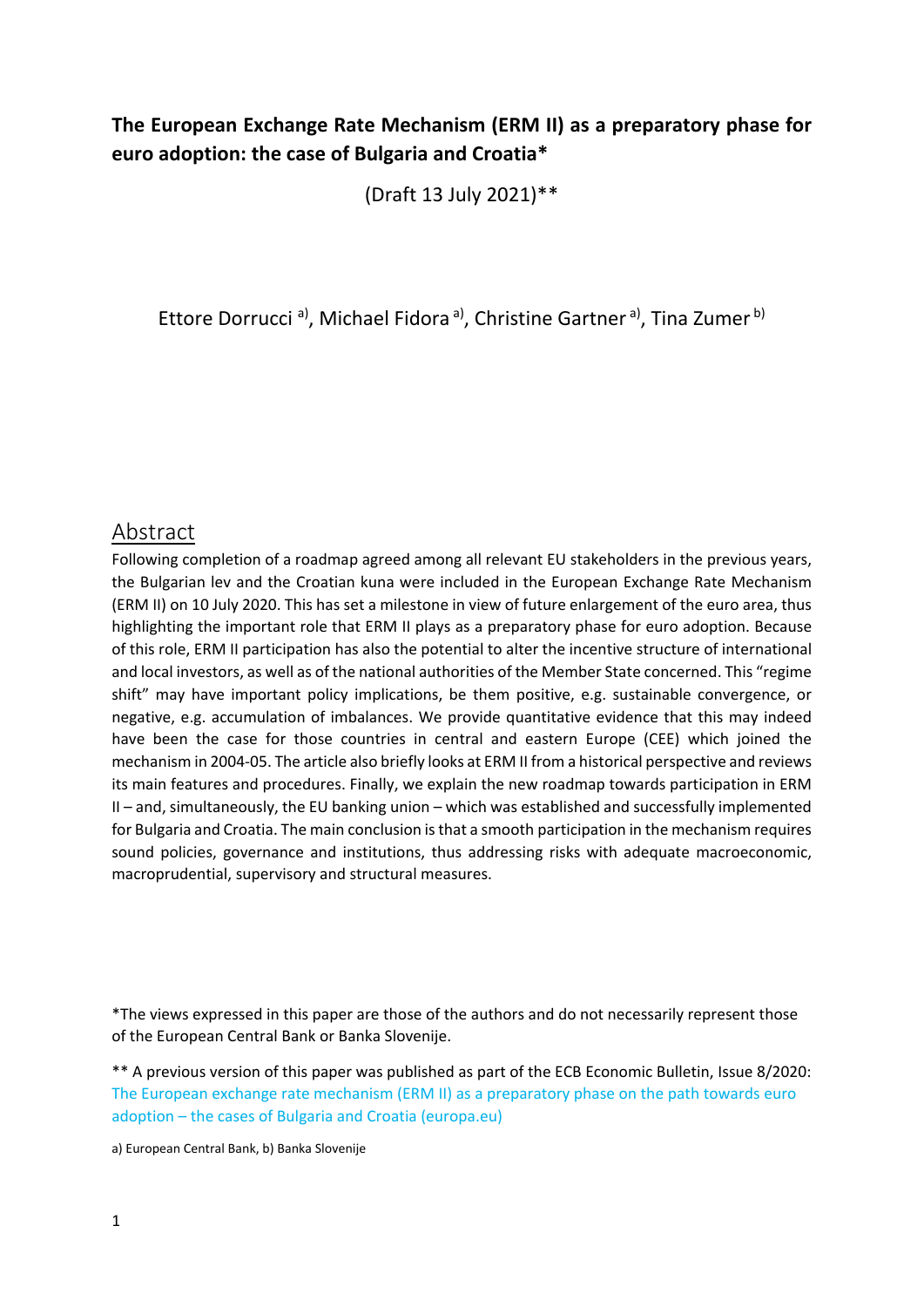## 1 Introduction

**Two EU Member States, Bulgaria and Croatia, joined ERM II on 10 July 2020**. The related process unfolded during the period 2017‐20 along a roadmap that reflected the lessons learned from the euro area crisis, the advent of the EU banking union, as well as a careful assessment of country‐specific strengths and vulnerabilities.<sup>1</sup> The roadmap was agreed between the Bulgarian and Croatian authorities and the so-called "ERM II parties", i.e. the finance ministers of the euro area Member States, the ECB, and the finance minister and central bank governor of Denmark.<sup>2</sup> These stakeholders took their decisions following a common procedure involving, inter alia, the European Commission and consultation of the Economic and Financial Committee (EFC) in its euro area format, which is called Euro Working Group (EWG).

**The inclusion of the Bulgarian lev and the Croatian kuna in ERM II has set a milestone in view of further enlargement of the euro area**. Bulgaria and Croatia are expected to adopt the euro once they have fulfilled the necessary requirements (the so-called "Maastricht" convergence criteria) as examined in the Convergence Reports of the European Commission and the ECB.<sup>3</sup>

**For Bulgaria and Croatia ERM II will therefore serve not only as an exchange rate arrangement, but also as a preparatory phase for euro adoption**. ERM II has two main purposes. The first one is acting as an arrangement for managing exchange rates between the participating currencies, thus also contributing to the smooth functioning of the European Single Market by fostering exchange rate stability. The second purpose is to assist the convergence assessment which the Treaty on the Functioning of the European Union (TFEU) establishes in view of the adoption of the euro by the non‐ euro area EU Member States, with the exception of Denmark which has a special status.<sup>4</sup> In this way, ERM II also offers a testing ground before the adoption of the euro, as the economies of the participating Member States operate under a regime of stable exchange rates vis-à-vis the euro (market test) and are expected to further strengthen their macroeconomic, macroprudential, supervisory and structural policies (policy test).

**This article looks at the participation of the Bulgarian lev and the Croatian kuna in ERM II from the broader perspective of the second purpose of ERM II, i.e. its role as a bridge from the domestic currency towards the introduction of the common currency, the euro**. Section 2 sets the stage by briefly reviewing the history, the main features and the procedures of ERM II. Section 3 makes the main point in this article: we argue, also on the basis of quantitative evidence, that the process towards euro adoption may induce a "regime shift" when a country joins ERM II and is, therefore, expected to introduce the euro once complying with the Treaty-based criteria. This shift may alter the economic incentives of local and international investors, as well as of the authorities of the Member

See Dorrucci et al. (2020a).

<sup>&</sup>lt;sup>2</sup> Denmark was until 10 July 2020 the only non-euro area EU Member State participating in the mechanism. Since then the ERM II parties also include Bulgaria and Croatia.

Art. 140 and Protocol 13 of Treaty on the Functioning of the European Union (TFEU) state that euro adoption by a given Member State is subject to the fulfilment of several economic and legal ("Maastricht") convergence criteria. In their biennial Convergence Reports, the ECB and the European Commission examine whether: (i) the countries concerned have achieved a high degree of sustainable economic convergence, (ii) the national legislations are compatible with the Treaty and the Statute of the European System of Central Banks and the ECB; and (iii) the statutory requirements are fulfilled for the relevant national central banks to become an integral part of the Eurosystem.

With regard to exchange rate stability, the ECB and the European Commission examine whether the country has participated in ERM II for a period of at least two years before the examination without severe tensions observed in the normal fluctuation margins of the exchange rate mechanism. In particular, this means that in such period the country should not devalue the bilateral central rate against the euro on its own initiative. Protocol 16 grants an exemption to Denmark from participation in Stage Three of the Economic and Monetary Union of the European Union (EMU). Denmark is, therefore, the only non-euro area EU Member State participating in ERM II without pursuing the objective of euro adoption.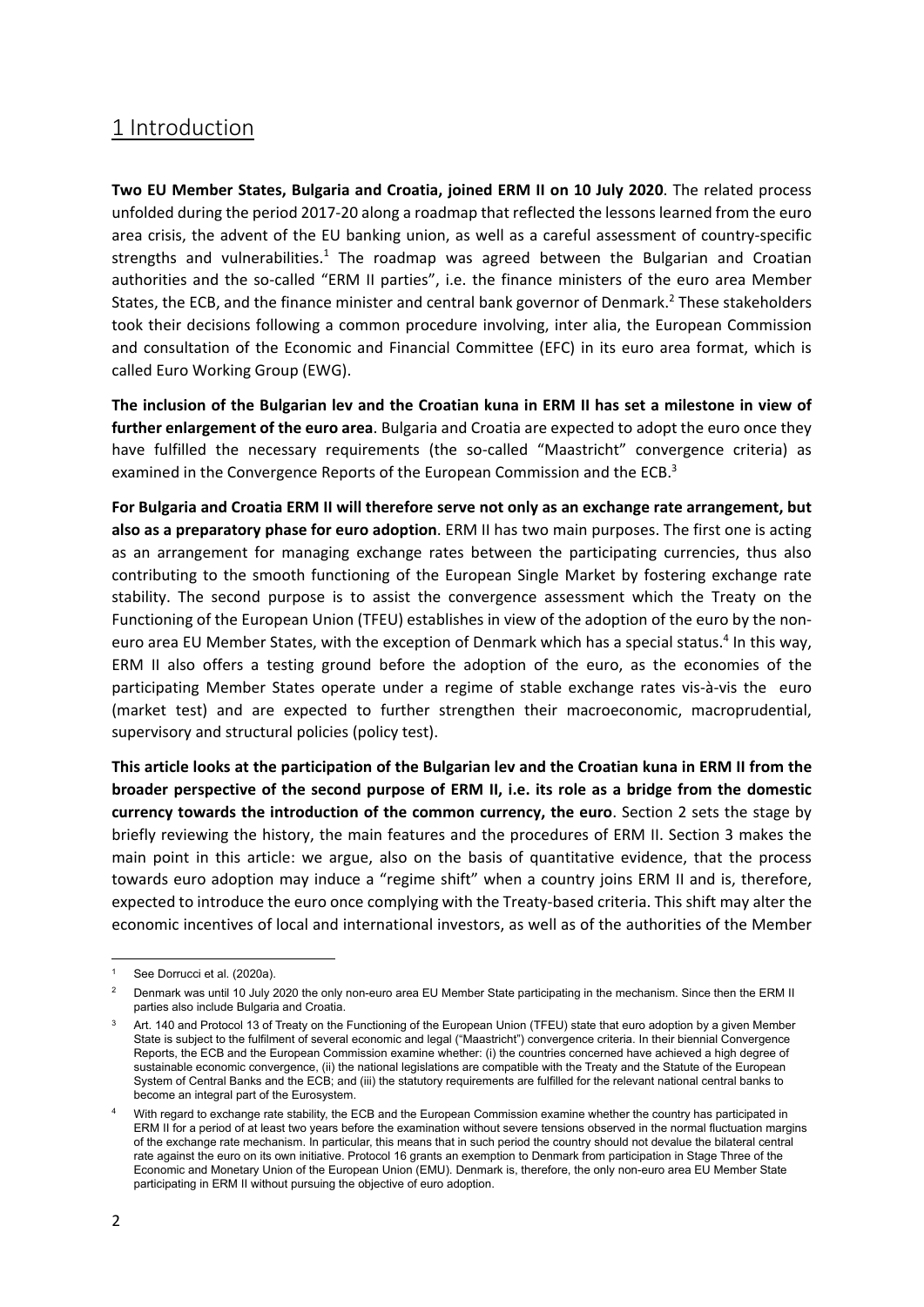State concerned, with important policy implications. History provides several examples in this regard, be them positive, e.g. sustainable catching-up, or negative, e.g. accumulation of imbalances. For this reason, in the run-up to euro adoption countries need to establish sound policies, governance and institutions in order to allocate capital inflows and domestic credit efficiently, and address risks with adequate macroeconomic, macroprudential, supervisory and structural measures. Drawing on this analysis, Section 4 explains the roadmap towards ERM II participation that was established and implemented by Bulgaria and Croatia. This involved the completion of several policy commitments before joining ERM II, as well as the announcement of post-entry commitments taken by the Bulgarian and the Croatian authorities at the moment of joining the mechanism. Finally, Section 5 concludes by highlighting the way ahead and key challenges in view of the eventual adoption of the euro by Bulgaria and Croatia.

# 2 The history, main features and procedures of ERM II

## 2.1 History

**With the introduction of the euro on 1 January 1999, ERM II replaced the original Exchange Rate Mechanism, which was one of the components of the European Monetary System (EMS) in place**  since 13 March 1979.<sup>5</sup> Initially the Greek drachma and the Danish krone were both part of the new mechanism, but Denmark remained the only non-euro area EU Member State participating in the mechanism when Greece adopted the euro in 2001.

**On 1 May 2004, ten new Member States joined the EU and their national central banks (NCBs) became part to the ERM II Central Bank Agreement**. Soon after the EU enlargement, on 28 June 2004, the Estonian kroon, the Lithuanian litas, and the Slovenian tolar were included in ERM II. On 2 May 2005 the Cypriot pound, the Latvian lats and the Maltese lira, and on 28 November 2005 the Slovak koruna joined the mechanism. After "*fulfilling their obligations regarding the achievement of economic and monetary union*" (Art. 140 TFEU), including positive convergence assessments from the ECB and the European Commission, these countries have all joined the euro area between 1 January 2007, when Slovenia adopted the euro, and 1 January 2015, when Lithuania introduced the single currency.

**ERM II is an important chapter in the much longer history of European monetary integration since the collapse of the Bretton Woods system in the early 1970s**. The main steps in that history are summarised in Chart 1. The original ERM, initiated in 1979 as a core element of the EMS, aimed at reducing exchange rate variability and foster monetary stability in Western Europe. The other main components of the EMS were the European Currency Unit (ECU) – an official basket currency which acted as a hub in the system and can be seen as the forerunner of the euro  $-$  and a number of arrangements to foster cooperation in the implementation of monetary and exchange rate policies by the participating central banks. While originally only eight countries – Belgium, Germany, Denmark, France, Ireland, Italy, Luxemburg and the Netherlands – participated in the ERM, the mechanism was subsequently joined by all other EU Member States, with the exception of the Czech Republic, Hungary, Poland, Romania and Sweden.

<sup>5</sup> More generally, on 1 January 1999 the whole EMS was replaced by Stage Three of EMU.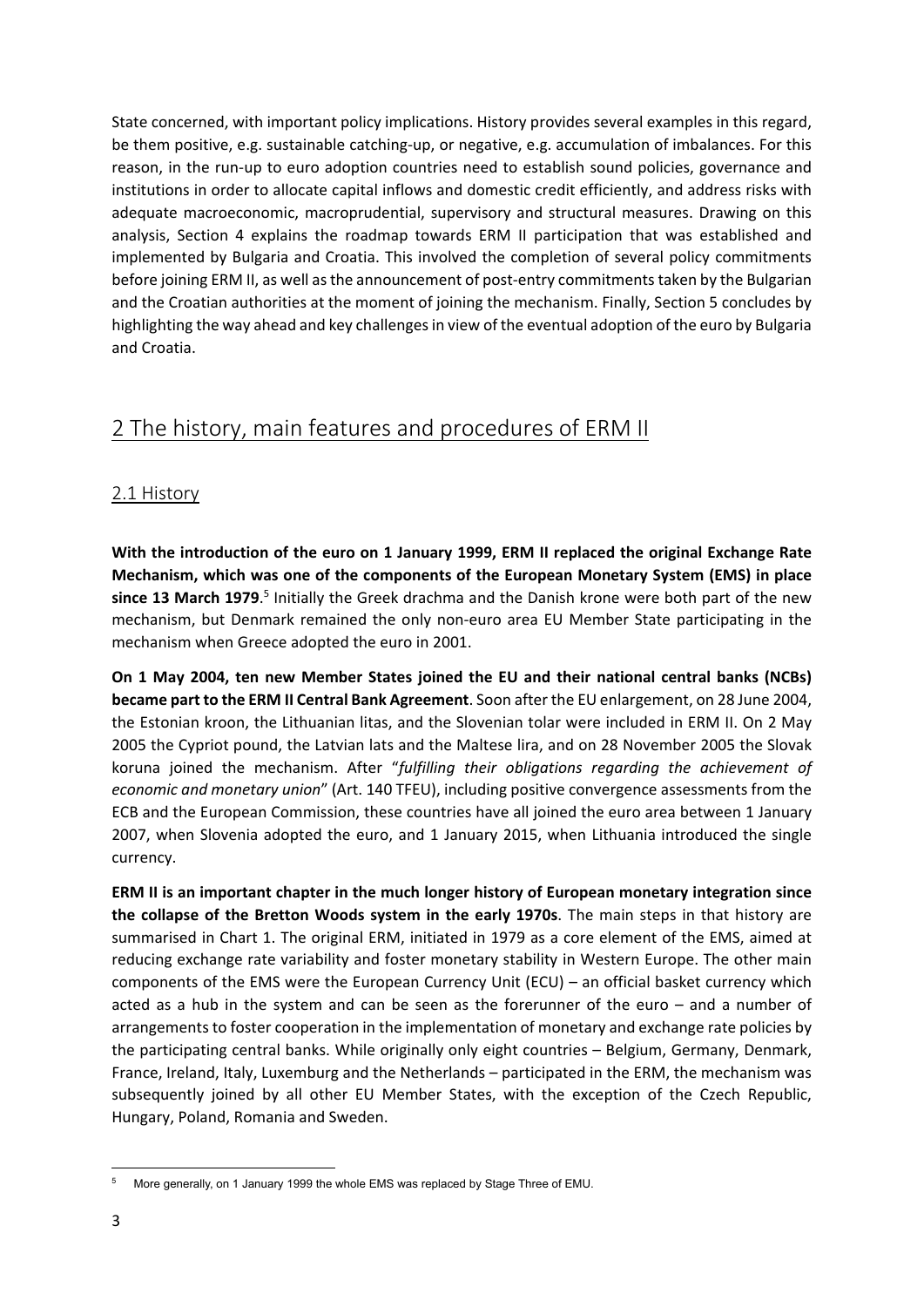### **Chart 1**

Exchange rate regimes of the EU Member States since the start of the European Monetary System



Source: ECB.

Notes:

1) The ERM, which was one element of the European Monetary System, became operational on 13 March 1979 and ended with the start of stage three of the Economic and Monetary Union (EMU) on 1 January 1999. On the same day the ERM was succeeded by ERM II.

2) Belgium and Luxembourg were in a monetary association until the adoption of the euro in 1999.

3) The standard fluctuation band around the central rates in the ERM was ± 2.25%, except for the Italian lira, the Spanish peseta, the Portuguese escudo and the UK pound sterling, for which it was ± 6%. From 8 January 1990 until 16 September 1992 the Italian lira (previously in the wide band of the ERM) was in the narrow band.

4) In August 1993 the ERM fluctuation bands were widened temporarily to ± 15% for all ERM participants.

5) In September 1992 the participation of the Italian lira and the UK pound sterling in the ERM was suspended. The lira resumed full participation in the ERM in November 1996.

6) Greece participated in ERM II in 1999‐2000 with the new standard ±15% fluctuation band. Denmark kept the ± 2.25% fluctuation band within both the ERM and ERM II. While the nominal band was the standard one, nearly all subsequent ERM II members unilaterally committed to a narrower actual fluctuation band upon joining ERM II. These unilateral commitments do not involve any obligations on the other ERM II parties.

7) The Czech Republic introduced an exchange rate floor towards the euro (one‐sided commitment) from November 2013 to April 2017.

8) The United Kingdom exited the EU on 31 January 2020.

## 2.2 Main features

**ERM II was established by the European Council Resolution of 16 June 1997, which stipulated that "the euro will be the centre of the new mechanism"**. The main features are: (i) a central rate against the euro; (ii) a fluctuation band with a standard width of ±15 percent around the central rate; (iii) interventions at the margins of the agreed fluctuation band; and (iv) the availability of very short‐term financing from the participating central banks. Participating NCBs may unilaterally commit themselves to tighter fluctuation bands than those provided for by ERM II, without posing any additional obligations on the remaining participating NCBs or the ECB. Interventions at the margins of the fluctuation bands are in principle automatic and unlimited although the ECB and the participating NCBs can suspend them at any time if they were to conflict with the primary objective of maintaining price stability.

**ERM II is a multilateral exchange rate arrangement with a fixed, but adjustable, central rate and a fluctuation band**. The standard fluctuation band has a width of ±15 percent. Formally agreed fluctuation bands narrower than the standard one may be set at the request of the non-euro area EU Member State concerned. According to the policy position of the ECB Governing Council<sup>6</sup>, such decisions – taken on a case‐by‐case basis and by mutual agreement – are exceptional in nature as the

<sup>6</sup> See "Policy Position of the Governing Council of the European Central Bank on Exchange Rate Issues Relating to the Acceding Countries" (18 December 2003), in https://www.ecb.europa.eu/pub/pdf/other/policyaccexchangerateen.pdf.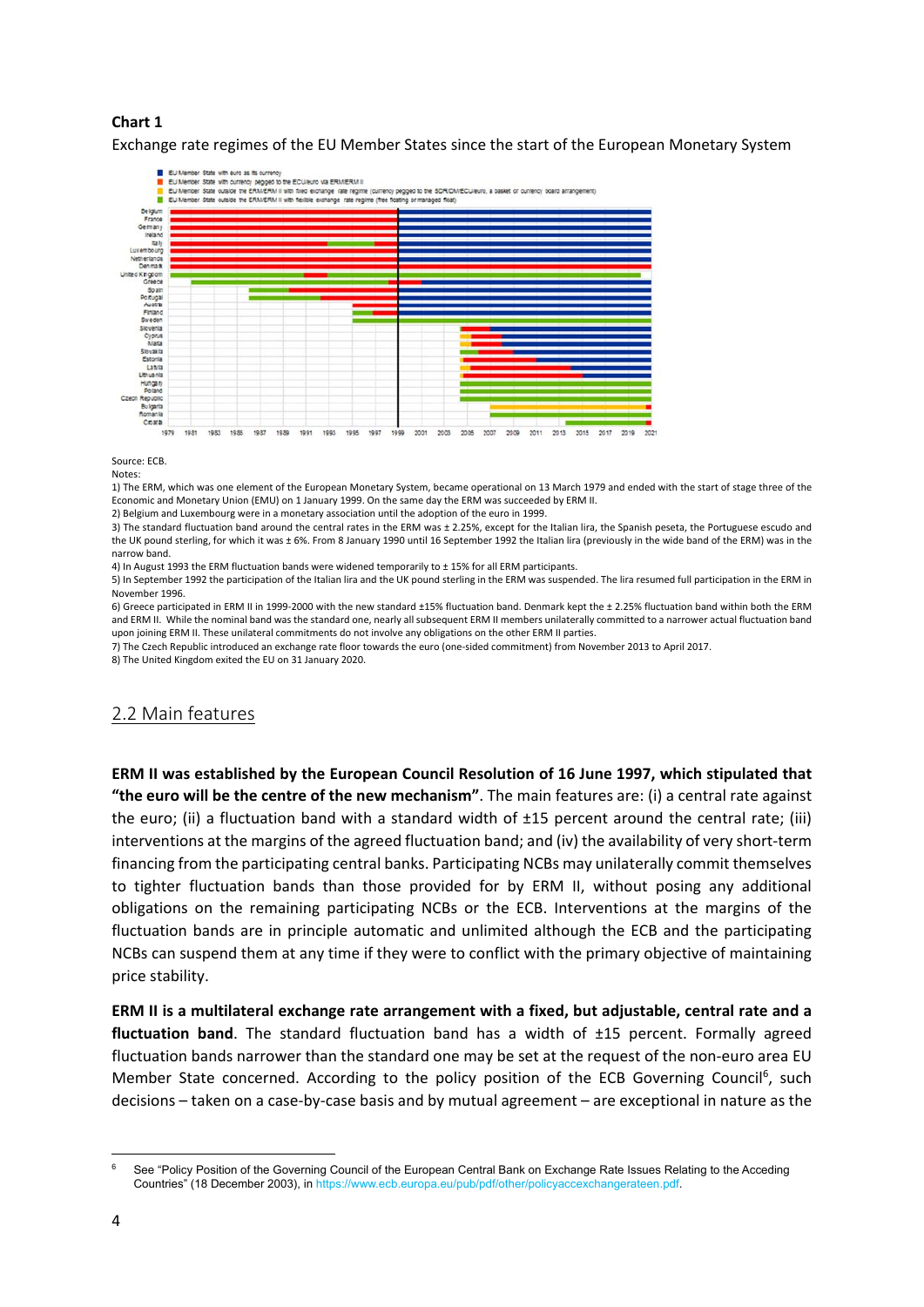standard band is deemed to be appropriate for a Member State undergoing a process of convergence.<sup>7</sup> While narrower bands are as a rule adopted on a unilateral basis, i.e., without posing any additional obligations on the remaining participating NCBs or the ECB, they can be multilaterally agreed in the case of economies at a sufficiently advanced stage of economic convergence. This applies to the Danish krone, for which a multilaterally agreed fluctuation band of ±2.25 percent vis‐à‐vis the euro is in place. The operation of ERM II is monitored by the General Council of the ECB, which also ensures the coordination of monetary and exchange rate policies and administers the intervention mechanisms together with the NCBs.

**During ERM II participation, realignments of the central rate or changes to the width of the fluctuation band may occur, for example, if equilibrium exchange rates evolve over time**. Such developments are likely to be all the more relevant during a process of real convergence (i.e. catchingup in the real GDP per capita of lower‐income economies), in the case of significant changes in external competitiveness, and/or in the presence of inconsistent macroeconomic policies. While realignments were much more common during the European Monetary System (EMS), the history of ERM also provides a concrete case: after joining ERM II on 28 November 2005, the central rate of the Slovak koruna vis‐à‐vis the euro was revalued on three occasions, i.e. on 16 March 2007, 27 May 2008 and 31 December 2008, just before Slovakia adopted the euro on 1 January 2009.

**Interventions at the margin of the fluctuation bands are in principle automatic and unlimited**. For participating NCBs that intervene at the margins of the fluctuation band by selling foreign currency in support of their domestic currency, very short-term financing (i.e., foreign exchange liquidity provided by the ECB or another participating central bank) can be made available in order to preserve a comfortable level of foreign exchange reserves. The availability of unlimited domestic and foreign currency liquidity ensures symmetry in the intervention capacity at both the upper and the lower margin of the fluctuation bands, thus making the system (in principle) resilient to even large-scale speculative attacks. Finally, it should be emphasised that any interventions within ERM II could be suspended if they were to conflict with the primary objective of price stability in the euro area or a non‐euro area EU Member State participating in the mechanism.

## 2.3 Main procedures related to ERM II participation

**While ERM II is referred to in the Treaty as an integral part of the "Maastricht" exchange rate convergence criterion, the ERM II procedures and agreements are not based on the Treaty, since they are intergovernmental in nature**. According to Article 2.3 of the aforementioned European Council Resolution of 1997, the decisions regarding participation in ERM II – in particular, whether the currency of an applicant country can be included in the mechanism with a certain central rate and fluctuation band – are taken by mutual agreement of the finance ministers of the euro area Member States, the ECB, and the finance ministers and central bank governors of the non‐euro area Member States participating in ERM II at a given point in time. A confidential procedure to this effect can be initiated by all ERM II parties. The decisions are taken at the end of a process involving consultation of the aforementioned EWG. The European Commission is also involved in this process as it participates in the relevant meetings, can be mandated particular tasks, and is kept informed by the ERM II parties.

In particular, currency board arrangements are not a substitute for participation in ERM II. This implies that countries operating a sustainable euro-based currency board are required to participate in the mechanism for at least two years before a convergence assessment can be made in view of possible euro adoption.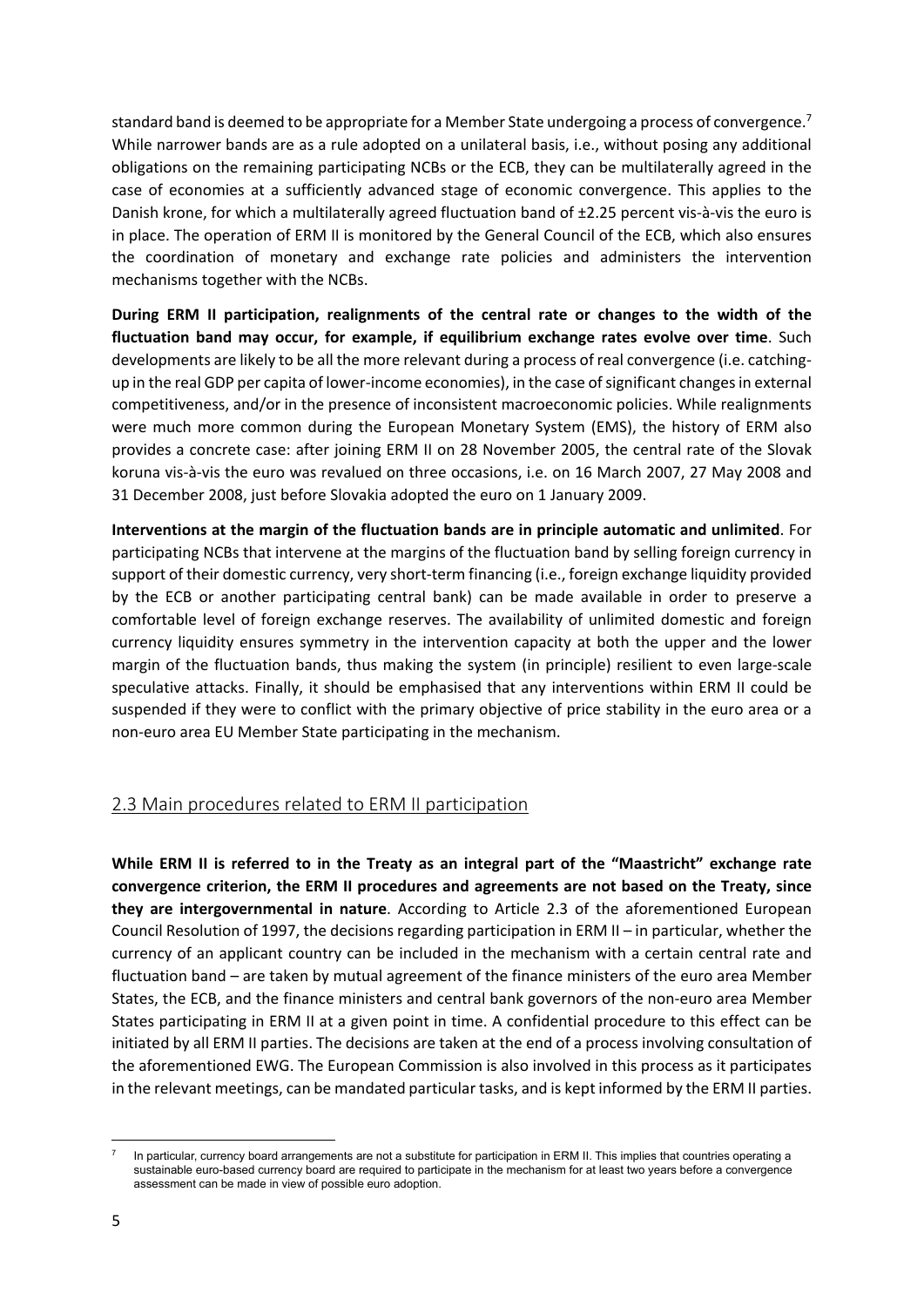**As participation in ERM II is a precondition for the eventual introduction of the euro, all EU Member States with a derogation from euro adoption (hereafter: "Member States with a derogation") are expected to join the mechanism at some stage**. This follows from the Treaty, under which the Member States with a derogation, i.e. all non-euro area EU Member States except Denmark, are required to take the necessary steps in order to fulfil their obligations regarding the achievement of the Economic and Monetary Union. Given (i) the general entitlement to ERM II participation and (ii) the requirement that the basic parameters of ERM II participation need to be mutually agreed, it follows that, while ERM II parties may decide not to agree to participation of a country at some stage if no consensus can be found on the main parameters of participation (e.g. the central rate), this right is not absolute, i.e. the legal principle of good faith has to be observed.

**In the interest of all stakeholders, decisions regarding participation in ERM II are to be taken on the basis of a sound and thorough economic assessment to be conducted by the relevant parties, and in consultation with the European Commission, through a candid, in‐depth exchange of views before eventually reaching an agreement**. In particular, the requirement of mutual agreement on ERM II participation is to be interpreted as achievement of a consensus that the Member State concerned is effectively pursuing stability‐oriented policies consistent with smooth participation in the mechanism. All parties take part in the search for consensus in a positive spirit, and negotiations continue until there is an agreement acceptable to all. This is reflected in the policy position on ERM II adopted by the Governing Council of the ECB in 2003, which also emphasises the need for a holistic approach and comprehensive analysis in the economic assessment to be made.8

# 3 ERM II as a "regime shift" for investor and policymaker behaviour

### 3.1. Motivation

**As the euro area sovereign debt crisis has taught, the full benefits of euro adoption can only be**  reaped if coupled with adequate policy efforts, including at the national level.<sup>9</sup> Having attained "a *high degree of sustainable convergence*" (Art. 140 TFEU) is the most important precondition for the successful adoption of the euro. To this aim, sound policies and an adequate level of institutional quality are of the essence and, therefore, have to be taken into due consideration when assessing the readiness of a non‐euro area EU Member State to participate in ERM II.

**This is even more important as participation in ERM II may affect the expectations and economic incentives of international and local investors, as well as those of the local policy authorities – a**  regime shift that may in turn trigger positive or negative dynamics. Progress in the process of monetary integration, as well as the prospect of adopting the euro, may improve international investor sentiment towards the Member States joining ERM II, which may result in an acceleration of

<sup>8</sup> The ECB policy position of 2003 indeed specifies: *"As the acceding countries differ greatly in their economic structure, exchange*  rate and monetary regimes, and the degree of nominal and real convergence already achieved, no single path towards ERM II and *the adoption of the euro can be identified and recommended […]. Therefore, country situations and strategies will be assessed on a case-by-case basis […]. In this context, the Governing Council of the ECB may give specific recommendations to individual countries […]. To ensure a smooth participation in ERM II, […] it would be necessary that major policy adjustments – for example*  with regard to price liberalisation and fiscal policy – are undertaken prior to participation in the mechanism and that a credible fiscal *consolidation path is being followed. Moreover, as with any exchange rate regime, participation in ERM II is only one element of the overall policy framework and […] must be compatible with other elements of this overall policy framework, in particular with the monetary, fiscal and structural policies*."

<sup>&</sup>lt;sup>9</sup> For a recent review of the benefits of euro adoption, see Draghi, M. (2018).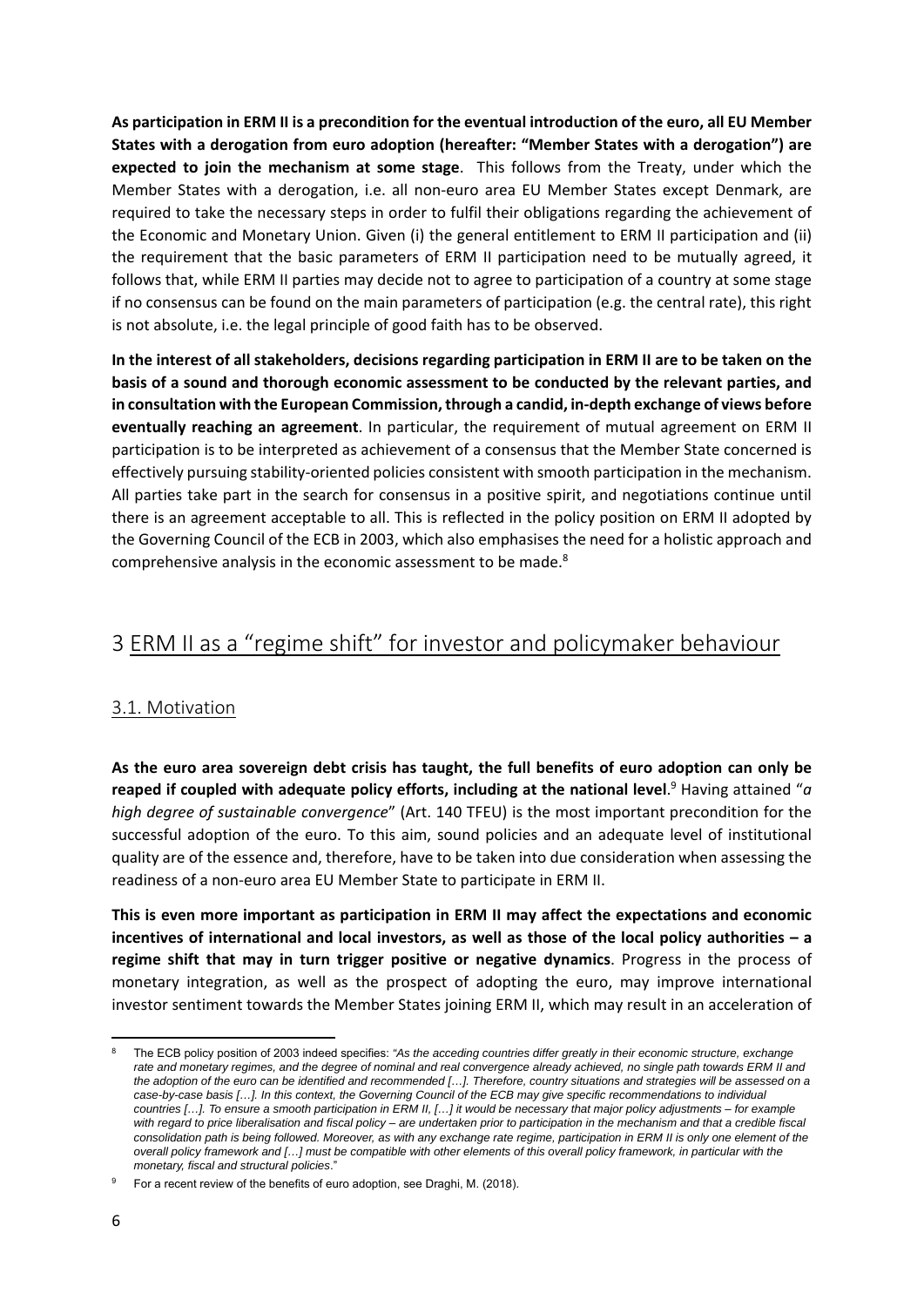gross capital inflows and, in turn, stronger domestic credit growth coupled with a significant improvement in financing conditions. While this may fuel a sustainable catching-up process, if coupled with a weak institutional and business environment it may at some point also set wrong incentives, potentially leading to e.g. misallocation of capital, the postponement of necessary reforms, and deterioration in the country's adjustment capacity. The ensuing accumulation of imbalances might eventually exacerbate a possible capital flow reversal. Despite increasing evidence of global "push" factors, compared with country‐specific "pull" factors, as main driving forces of international capital flows, the interaction of country-specific characteristics with global trends may play an important role in determining the dynamics of international capital flows.<sup>10</sup>

**Against this backdrop, some insights can be gained from the analysis of developments in capital inflows and credit growth in the countries which joined ERM II in the past**. Our analysis focuses on the EU Member States in central and eastern Europe (CEE) that joined ERM II in 2004 and 2005 and subsequently adopted the euro, i.e. Estonia, Lithuania, Latvia, Slovakia and Slovenia. Section 3.2 compares their experience with that of the Member States in the same region which did not participate in ERM II, i.e. the Czech Republic, Hungary, Poland and Romania, or joined the mechanism only very recently, i.e. Bulgaria and Croatia. Based on this analysis, Section 3.3 suggests some policy implications.

### 3.2. Empirical evidence

**Following EU accession, the CEE EU Member States that participated in ERM II experienced a more pronounced cycle in capital inflows than those Member States in the region that did not participate in ERM II**. Gross capital inflows as a share of GDP accelerated ahead of EU accession, which for some Member States also coincided with the start of ERM II participation.<sup>11</sup> However, those Member States that joined ERM II experienced a much stronger surge (Chart 2 and Chart 3). Gross capital inflows in ERM II countries peaked about three years after the start of ERM II participation, at, on average, around 30% of GDP (Chart 2). On the other hand, gross capital inflows were more stable in the countries that did not participate in ERM II, at between 5% and 10% of GDP following EU accession (Chart 3). Furthermore, the Member States participating in ERM II experienced a sharper capital flow reversal with the outburst of the great financial crisis, which materialised in most countries about three to four years after EU accession (Chart 2 vs. Chart 3). $^{12}$ 

**Bank lending was the main driver behind the differences in gross capital inflows between the CEE Member States participating in ERM II and other CEE Member States**. The largest share of capital flows to ERM II CEE countries took the form of "other investment", i.e. mainly bank lending to firms and households and flows within banking groups. While this may also reflect the strong presence of foreign (mostly EU-based) banks in that period, this was a common feature in the whole region. Conversely, the composition of capital flows to CEE Member States not participating in ERM II was much more evenly distributed between foreign direct investment (FDI) and other investment (Chart 2 vs. Chart 3).

<sup>10</sup> See for example Rey (2013).

<sup>11</sup> As both EU accession and the start of ERM II participation by the countries under consideration took place in 2004-2005 (except for Bulgaria, Romania and Croatia), these developments to some extent also reflected business cycle synchronisation.

<sup>&</sup>lt;sup>12</sup> Also in net terms, countries participating in ERM II experienced larger capital inflows than the other CEE Member States.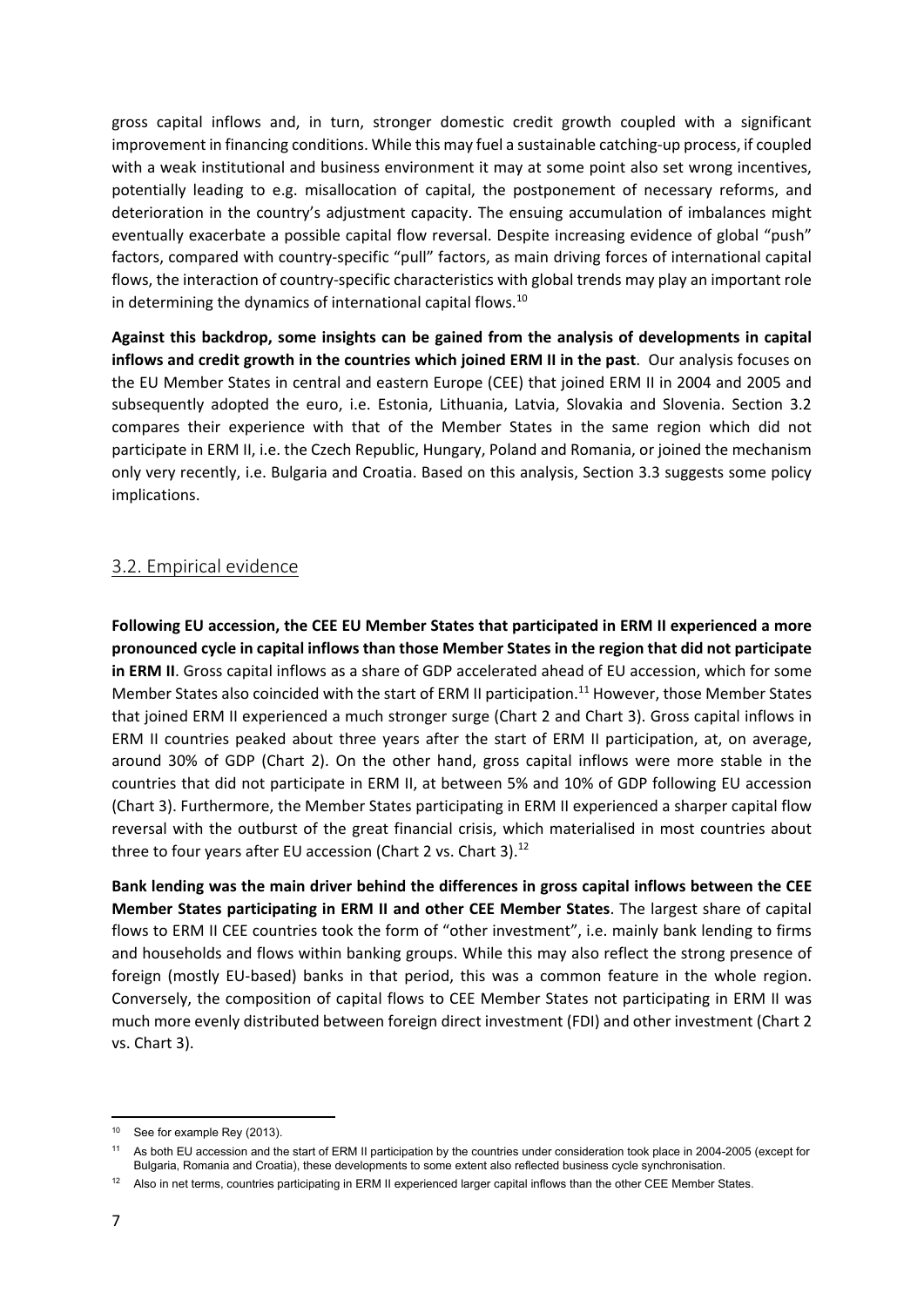### **Chart 2: Gross capital inflows of central and eastern European EU Member States before and after joining ERM II**

*(in percent of countries' GDP; unweighted averages)* 



Source: ECB staff calculations.

Note: Countries covered are Estonia, Lithuania, Latvia, Slovakia and Slovenia. Period "t" is a country-specific event and identifies the year of the start of participation in ERM II: 2004 for Estonia, Lithuania and Slovenia; 2005 for Latvia and Slovakia.

### **Chart 3: Gross capital inflows of central and eastern European EU Member States not participating in ERM II before and after joining the EU**

*(in percent of countries' GDP; unweighted averages)* 



Source: ECB staff calculations.

Note: The countries covered are Bulgaria, the Czech Republic, Croatia, Hungary, Poland, and Romania. Period "t" is a country-specific event and identifies the year of EU entry: 2004 for the Czech Republic, Hungary and Poland, 2007 for Bulgaria and Romania, 2013 for Croatia.

**After joining the mechanism, ERM II participants also experienced a stronger expansion in domestic credit than those CEE Member States that did not join ERM II after EU accession, as well as lower real interest rates**. Large capital inflows, particularly in the form of bank credit and other interbank flows, can exacerbate the domestic credit cycle by e.g. supporting funding for banks.<sup>13</sup> Credit to the private sector (as share of GDP) nearly doubled in ERM II countries in the five years after they joined the mechanism, while in the other CEE countries the increase in credit stock was more gradual (Chart 4). At the same time, ERM II countries experienced negative short-term real interest rates, on average, in the three-to-four-year period after the start of ERM II participation. In addition, the drop in long-

<sup>&</sup>lt;sup>13</sup> See for example Lane and McQuade (2014), who also find that domestic credit growth in European countries before 2008 was strongly related to net debt inflows but not to net equity inflows.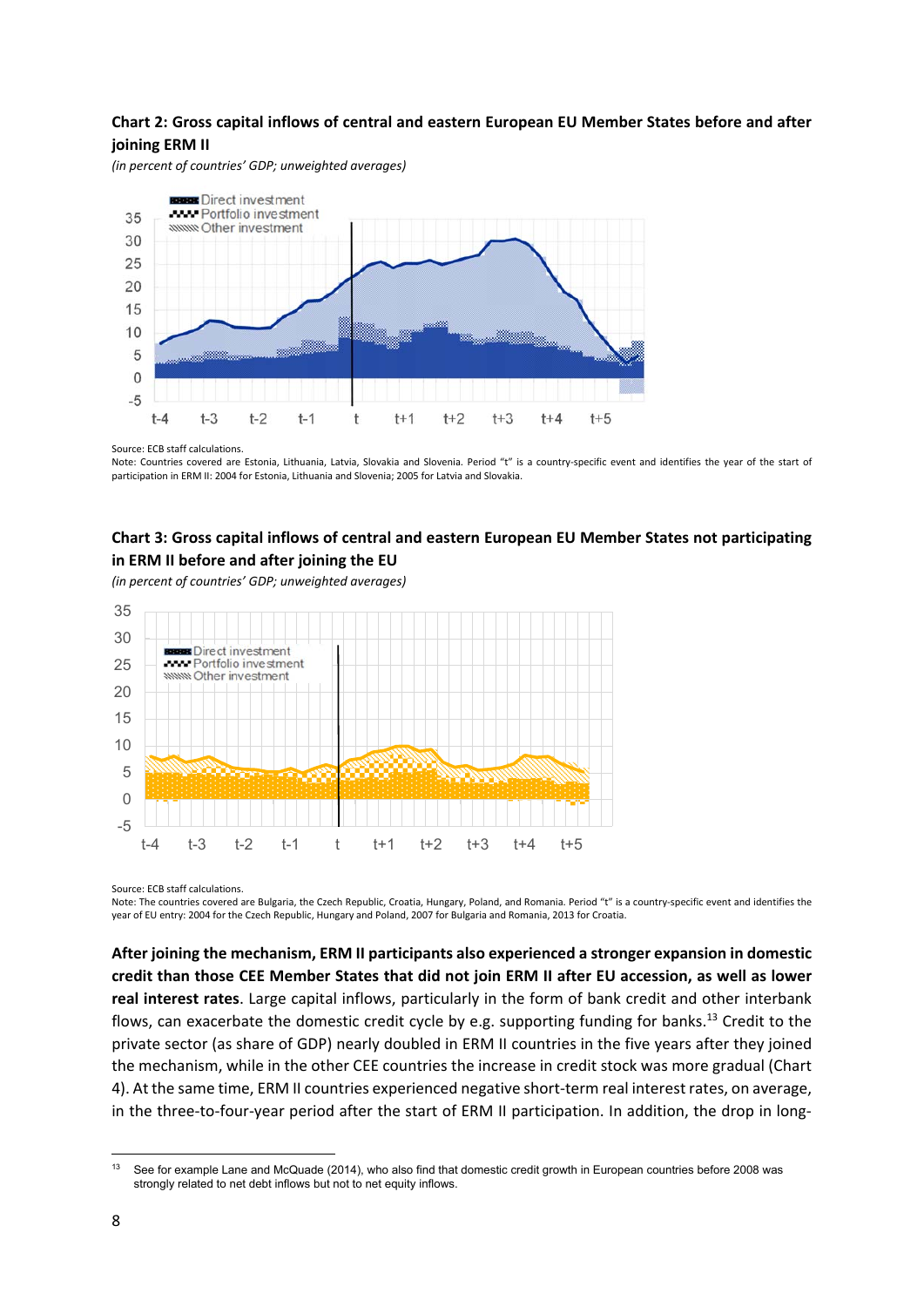term real interest rates was much stronger in ERM II countries than in the countries that did not join ERM II (Chart 5).



### **Chart 4: Domestic credit to the private sector in ERM II and non‐ERM II CEE EU countries**  *(in percent of countries' GDP; unweighted averages)*

#### Source: ECB staff calculations.

Note: ERM II countries: Estonia, Lithuania, Latvia, Slovakia and Slovenia. Period "t" is a country-specific event and identifies the year of the start of participation in ERM II: 2004 for Estonia, Lithuania and Slovenia, 2005 for Latvia and Slovakia. Non‐ERM II countries: Bulgaria, the Czech Republic, Croatia, Hungary, Poland, and Romania. Period "t" is a country-specific event and identifies the year of EU entry: 2004 for the Czech Republic, Hungary and Poland, 2007 for Bulgaria and Romania, 2013 for Croatia.



### **Chart 5: Real interest rates in ERM II and non‐ERM II CEE EU countries**  *(in percent)*

Source: DataStream, ECB, Eurostat, OECD, Reuters, and ECB staff calculations.

Note: Nominal three-month money market rates and nominal long-term (10 years maturity) interest rates for convergence purposes are HICP-adjusted. Aggregates are simple averages across countries. Countries that entered the ERM II in 2004-2005: Estonia, Lithuania, Slovenia (all in 2004), Latvia and Slovakia (both in 2005). Other countries that entered the EU in 2004: Czech Republic, Hungary, and Poland. Data for real long‐term rates is missing in 2000; data for Slovenia is available from 2002 onwards. Estonia is excluded from the aggregate of real long-term rates due to missing data.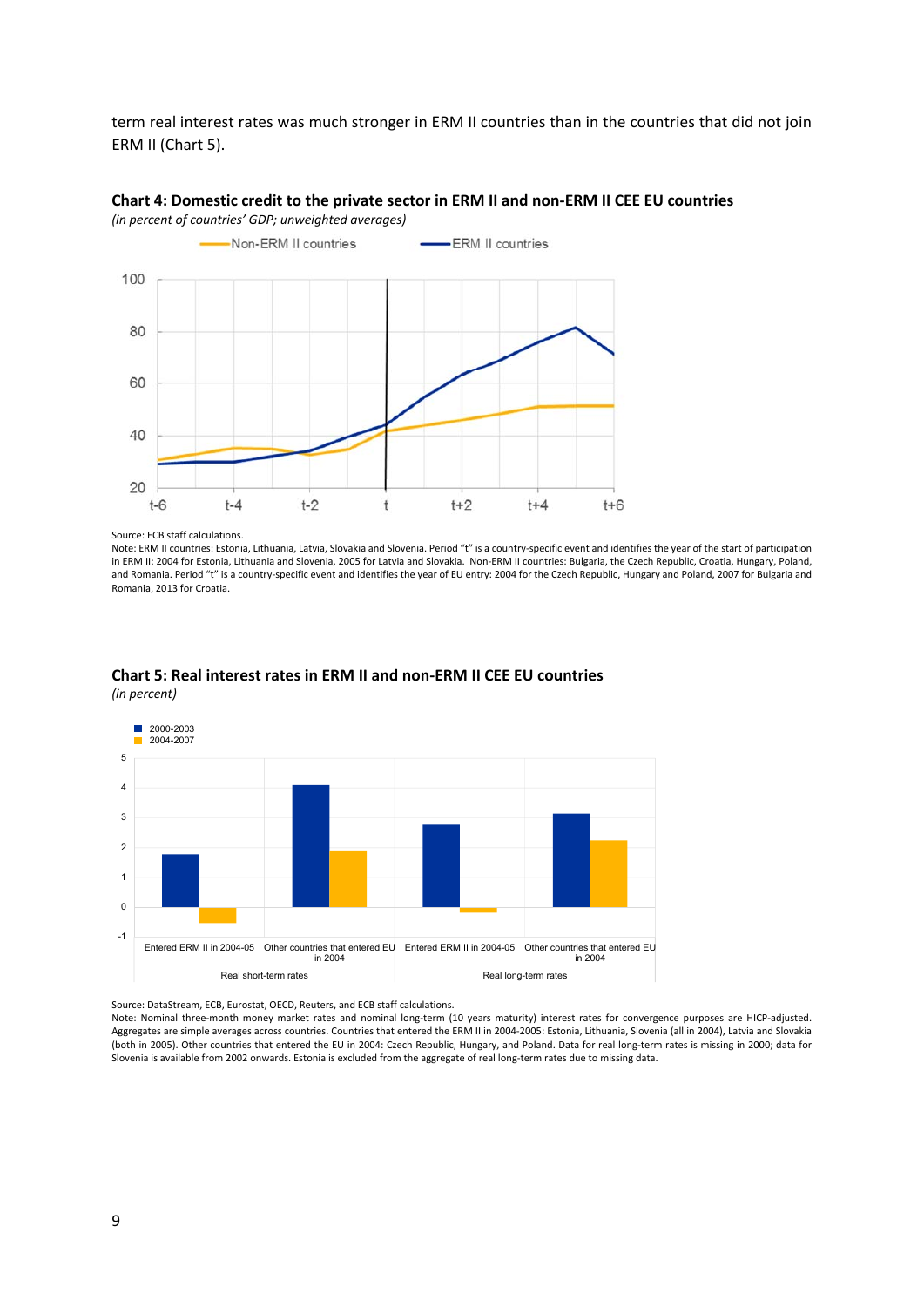**Econometric analysis on a panel of emerging market and (former) transition economies finds that ERM II participation increases the magnitude of gross financial inflows, while the degree of flexibility of the exchange rate regime per se does not help to explain capital inflows to these countries**. In order to econometrically test whether the choice of the exchange rate regime, and in particular participation in ERM II, has an impact on capital inflows, a panel analysis was conducted for a large sample of 25 advanced and 36 emerging and (former) transition economies<sup>14</sup>. It was systematically controlled for other (pull and push) factors.<sup>15</sup> In particular, gross capital inflows (total and excluding FDI) were regressed on: (i) a variable capturing the flexibility of the exchange rate regime (ERR)<sup>16</sup>; (ii) dummy variables controlling for EU accession and ERM II participation<sup>17</sup>; and (iii) a vector of variables capturing other (country‐specific) macroeconomic and financial factors. These include consumer price inflation, real GDP growth, trade openness (measured as share of total exports and imports in GDP) and public debt (as share of GDP). We also control for the degree of financial market development.<sup>18</sup> Additionally, we account for capital account openness by using the Chinn and Ito (2006) index, which is based on the restrictions on cross‐border financial transactions reported in the IMF's Annual Report on Exchange Arrangements and Exchange Restrictions (AREAER). Interest rates (short and long-term; national, international and interest rate differentials), GDP per capita and euro adoption dummy are found insignificant and hence dropped from the estimations.19 Time fixed effects were used to control for common time‐varying trends that are considered to affect countries in a similar magnitude (such as shifts in global interest rate levels, risk aversion, return-seeking behaviour, etc.). Country fixed effects were in turn added to capture country‐specific time unvarying effects.

The regression results provide evidence that the degree of flexibility of the exchange rate regime per se does *not* help explain capital inflows, but they also confirm that ERM II participation resulted in a positive, albeit temporary impact on capital inflows (Chart 6 or Table 1). Although fixed exchange rate regimes are expected to attract more capital inflows, for example due to higher exchange rate predictability and lower volatility which reduces the transaction costs, the coefficient on exchange rate flexibility turns out to be statistically insignificant for all groups of countries after controlling for other factors.<sup>20</sup> At the same time, the results suggest that EU accession per se is not relevant for explaining the capital inflows recorded in the Member States.<sup>21</sup> As to the other determinants, the estimates reported in Table 1 suggest that capital inflows are larger in faster growing countries and more financially developed economies, whereas a higher inflation environment and higher public indebtedness adversely affect capital inflows. Furthermore, the impact of ERM II participation is largely explained via *capital inflows other than FDI*, which are mainly composed of banking flows, as the findings described in Charts 1 and 2 above also suggest (Table 1, rows 2 vs. 4).

<sup>14</sup> Annual data, broadly spanning over the period 1980-2016.

<sup>&</sup>lt;sup>15</sup> For the purpose of this analysis central and eastern European Member States are included among the emerging and (former) transition economies as they generally exhibit significantly lower levels of financial development than the rest of EU.

<sup>16</sup> Exchange rate flexibility is measured by using the Coarse De Facto Exchange Rate Arrangement Classification, which defines exchange rate regimes on the basis of their actual ex-post exchange rate variability. See Ilzetzki et al. (2017).

<sup>17</sup> The dummy for ERM II participation is defined as taking value of 1 for four subsequent years after a country joins ERM II (or for a shorter period in case a country joins the euro area in less than four years after joining ERM II). In alternative specifications, the dummy is defined to take value 1 for the entire period of ERM II participation, but in this case the effects on capital inflows of joining ERM II are found to be insignificant. This result is very likely being affected by the Global Financial Crisis (GFC) which started around 4-5 years after ERM II/EU entry of these countries.

As measured by an index developed by IMF reflecting financial markets and institutions access, efficiency and depth: https://www.imf.org/external/pubs/ft/wp/2016/wp1605.pdf. Two alternative measures are used as robustness checks: total market capitalization (country's equity market, private and public bond markets as share in GDP) and external debt (as a share in GDP).

<sup>19</sup> The data are sourced from the International Financial Statistics (IFS) of the IMF.

<sup>&</sup>lt;sup>20</sup> This is consistent with Magud et al. (2014) and Reinhart (2012) where they find no evidence of a relationship between capital inflows and the exchange rate regime for a set of EMEs.

<sup>&</sup>lt;sup>21</sup> The insignificance of EU accession for capital inflows to the central and eastern European EU countries is robust if the ERM II participation dummy is dropped from the specification.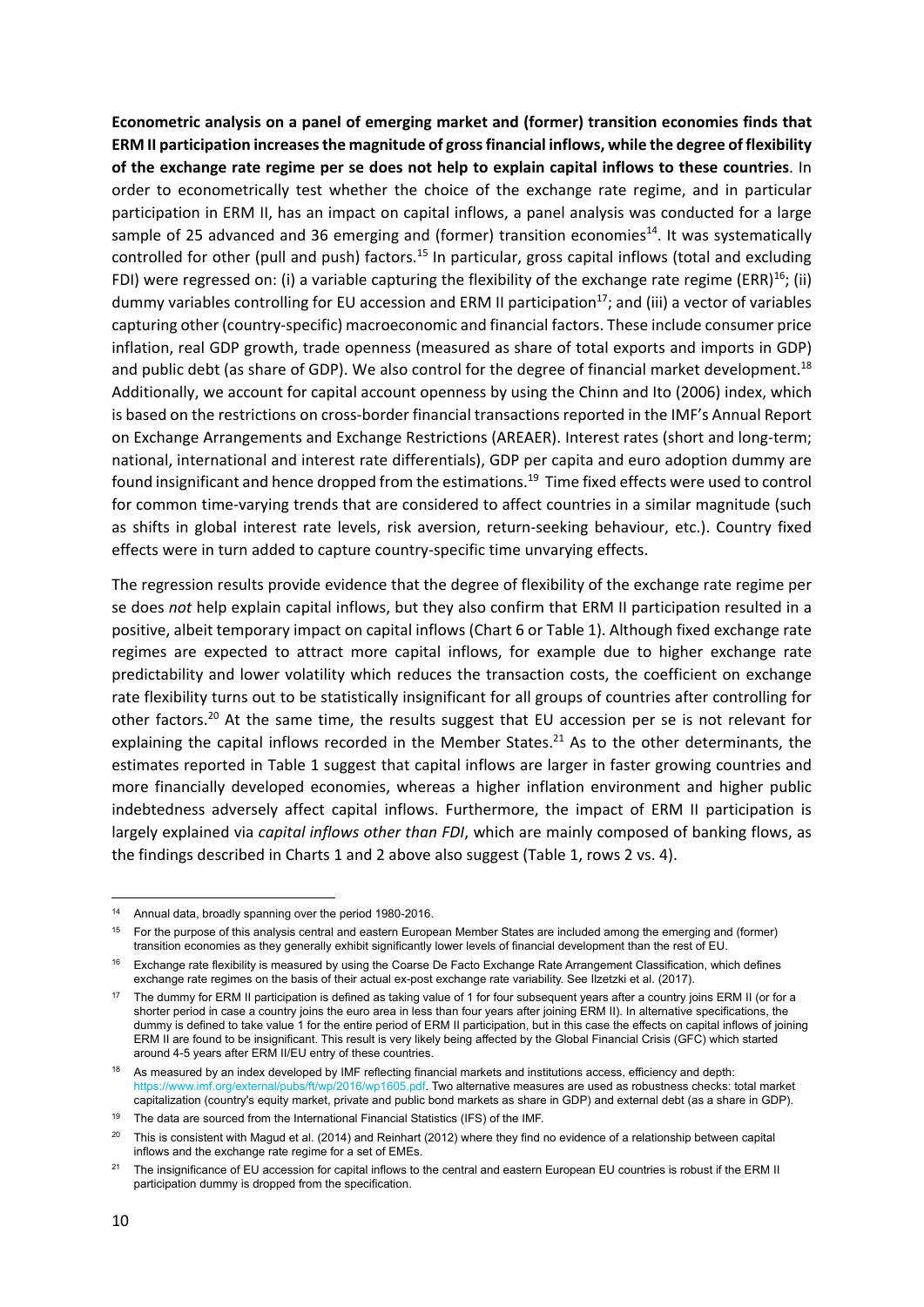### **Table 1: Gross capital inflows and exchange rate regimes**

|                                      | (1)            | (2)                                                                                 | (3)                       | (4)                   |
|--------------------------------------|----------------|-------------------------------------------------------------------------------------|---------------------------|-----------------------|
| Dependent variable: gross            |                |                                                                                     |                           |                       |
| capital inflows as a share of        | All flows, all | All flows, emerging                                                                 | <b>Excluding FDI, all</b> | <b>Excluding FDI,</b> |
| <b>GDP</b>                           | economies      | economies                                                                           | economies                 | emerging economies    |
| <b>ERR</b>                           | 0.00708        | 0.00752                                                                             | 0.00347                   | 0.00407               |
|                                      | (0.0117)       | (0.0100)                                                                            | (0.00983)                 | (0.00587)             |
| <b>ERMII dummy (4 years)</b>         | 0.000981       | $0.0821**$                                                                          | $-0.0122$                 | $0.0662**$            |
|                                      | (0.0474)       | (0.0387)                                                                            | (0.0404)                  | (0.0275)              |
| CPI growth (-1)                      | $-0.0113**$    | $-0.00768***$                                                                       | $-0.00778$                | $-0.00300*$           |
|                                      | (0.00512)      | (0.00213)                                                                           | (0.00490)                 | (0.00157)             |
| GDP growth (-1)                      | $0.705**$      | $0.357***$                                                                          | $0.649**$                 | $0.349***$            |
|                                      | (0.338)        | (0.0790)                                                                            | (0.320)                   | (0.0525)              |
| Trade openness (-1)                  | 0.0110         | 0.0359                                                                              | $-0.0434$                 | 0.0187                |
|                                      | (0.0609)       | (0.0231)                                                                            | (0.0453)                  | (0.0226)              |
| <b>Overall financial development</b> | $0.437**$      | $0.152**$                                                                           | $0.404**$                 | $0.132**$             |
|                                      | (0.197)        | (0.0705)                                                                            | (0.172)                   | (0.0628)              |
| <b>EU dummy</b>                      | $-0.00446$     | $-0.0270$                                                                           | 0.00860                   | $-0.0206$             |
|                                      | (0.0194)       | (0.0225)                                                                            | (0.0144)                  | (0.0153)              |
| <b>Public debt</b>                   | $-0.101**$     | $-0.102***$                                                                         | $-0.0851*$                | $-0.0856***$          |
|                                      | (0.0483)       | (0.0287)                                                                            | (0.0450)                  | (0.0225)              |
| <b>Constant</b>                      | $-0.0921$      | 0.0251                                                                              | $-0.0531$                 | $-0.00589$            |
|                                      | (0.0706)       | (0.0309)                                                                            | (0.0521)                  | (0.0209)              |
| <b>Other controls</b>                |                | Country and year FEs Country and year FEs Country and year FEs Country and year FEs |                           |                       |
| <b>Observations</b>                  | 1,414          | 678                                                                                 | 1,414                     | 678                   |
| <b>R-squared</b>                     | 0.167          | 0.349                                                                               | 0.131                     | 0.364                 |
| <b>Number of countries</b>           | 61             | 36                                                                                  | 61                        | 36                    |

Robust standard errors in parentheses

\*\*\* p<0.01, \*\* p<0.05, \* p<0.10

### **Chart 6: Contributions to gross capital inflows**

*(in percent of GDP)* 



Source: ECB, IMF, World Bank, and ECB staff calculations.

Note: The estimated contributions are computed as averages from a panel regression including 36 emerging and (former) transition economies. The exchange rate regime is found to be insignificant and, therefore, is not shown in the chart. The same applies to trade openness. Most controls, except for financial development and public debt, are lagged to avoid endogeneity bias. Time and country fixed effects are included.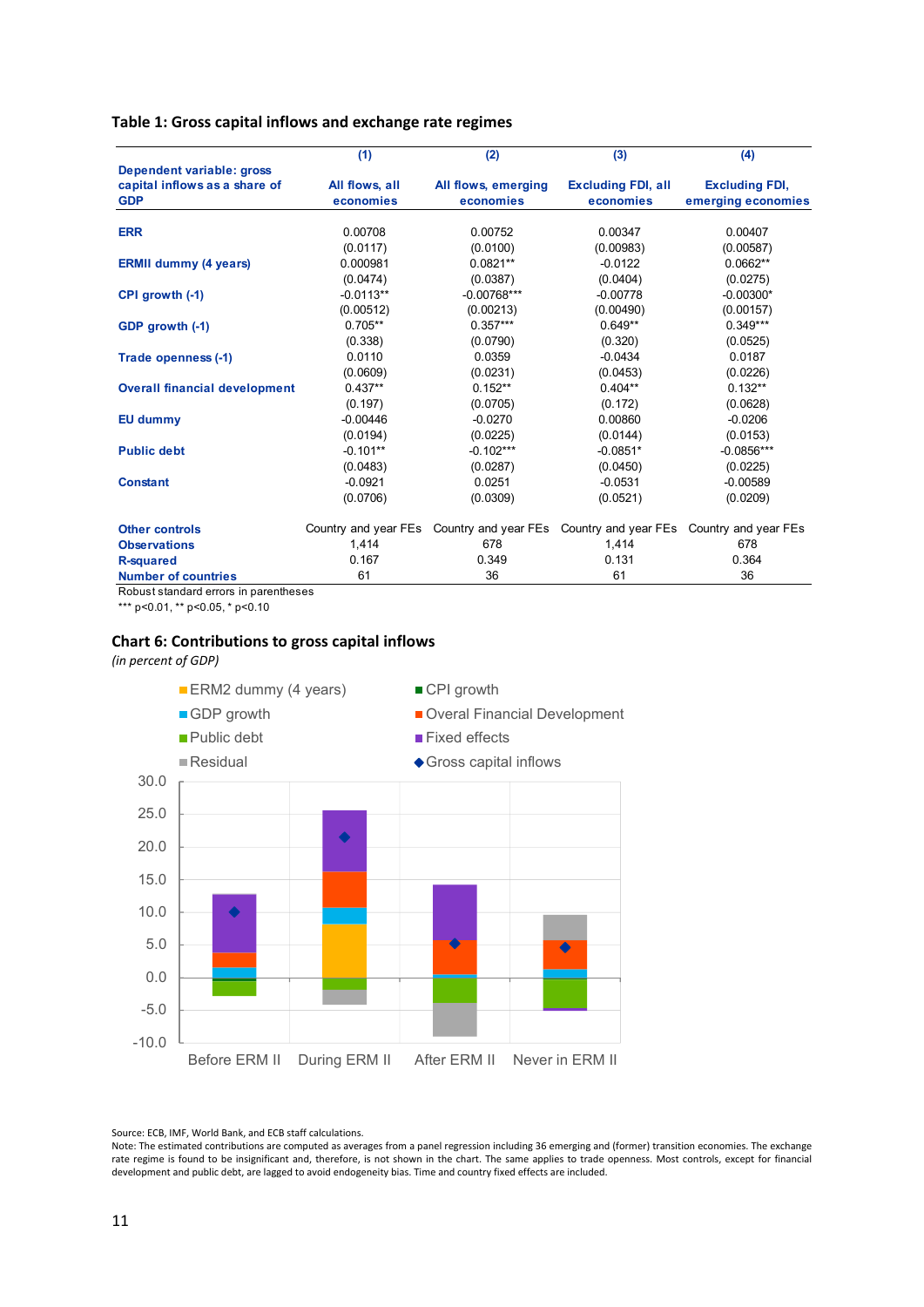**Empirical evidence also suggests that relatively stronger capital inflows after joining ERM II in 2004‐ 05 positively contributed to the surge in domestic credit, thus exacerbating, on top of other factors, the credit cycle in the period under consideration**. This finding is based on panel regressions on the same set of countries as above, where domestic credit (as a share of GDP) is regressed on gross capital inflows, M3, capital account openness and financial market development. While this finding holds for the extended set of countries, the impact of gross capital inflows on domestic credit expansion seems to be larger in emerging and (former) transition economies than in advanced economies.<sup>22</sup> Such a conclusion reflects the fact that financially less‐developed economies have usually lower domestic savings and, therefore, need financing from abroad in order to support economic growth and the overall catching‐up process. At the same time, this might pose a challenge for certain countries joining ERM II, as large international financial inflows have the potential to fuel credit booms and busts.<sup>23</sup> Moreover, credit booms can turn out to be more severe and difficult to contain in countries with fixed exchange rates, as rising inflation typically associated with strong domestic demand lowers real interest rates further and this in turn triggers additional credit demand.

| <b>Dependent variable: Domestic</b>  | (1)                  | (2)                                       |
|--------------------------------------|----------------------|-------------------------------------------|
| credit to private sector (% GDP)     | <b>All economies</b> | <b>Emerging economies</b>                 |
|                                      |                      |                                           |
| <b>Capital inflows (-1)</b>          | $0.113***$           | $0.330**$                                 |
|                                      | (0.0408)             | (0.120)                                   |
| <b>M3</b>                            | 0.00535***           | 0.00640***                                |
|                                      | (0.00112)            | (0.00112)                                 |
| <b>Capital account openness</b>      | $0.0181*$            | 0.0103                                    |
|                                      | (0.00933)            | (0.0101)                                  |
| <b>Financial markets development</b> | $0.757***$           | $0.291*$                                  |
|                                      | (0.194)              | (0.147)                                   |
| <b>Constant</b>                      | 0.0519               | 0.0325                                    |
|                                      | (0.0534)             | (0.0611)                                  |
| <b>Other controls</b>                |                      | Country and year FEs Country and year FEs |
| <b>Observations</b>                  | 1,502                | 944                                       |
| <b>R-squared</b>                     | 0.598                | 0.555                                     |
| <b>Number of countries</b>           | 47                   | 31                                        |

### **Table 2: Domestic credit and capital inflows**

Robust standard errors in parentheses

\*\*\* p<0.01, \*\* p<0.05, \* p<0.10

<sup>&</sup>lt;sup>22</sup> Due to data availability the sample is somewhat smaller, encompassing 31 emerging and 16 advanced economies. Data as described above and sourced from the IFS (IMF). All specifications remain robust to using alternative measures for financial development.

<sup>&</sup>lt;sup>23</sup> The experience of credit booms in the new EU Member States during the 2000s has been widely discussed; see for example Backé and Wojcik (2008), Bakker and Gulde (2010).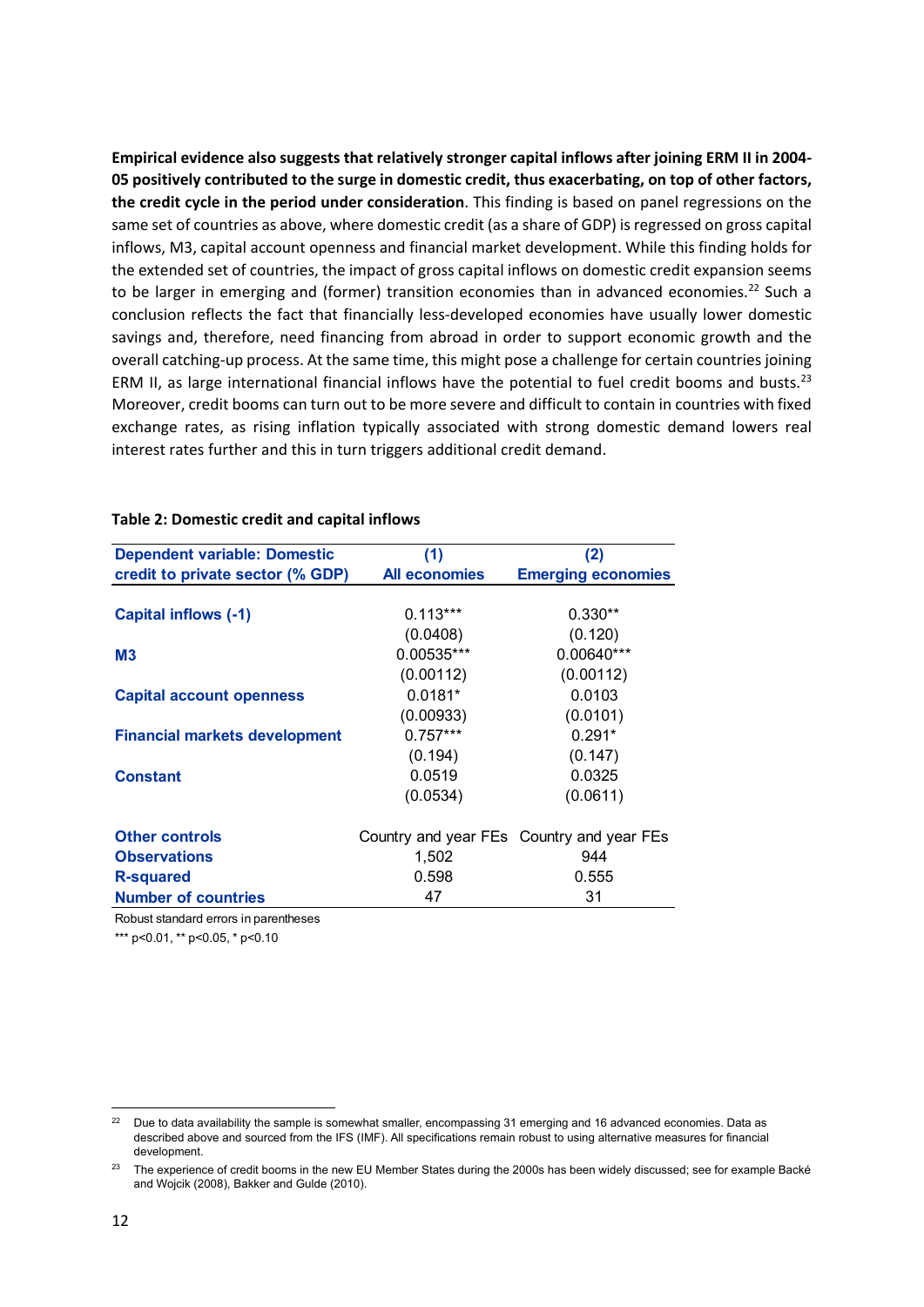### 3.3. Policy implications

**Although the period following EU accession in 2004‐05 fell within the environment of "Great Moderation", which is very different from today's prevailing conditions, the empirical findings discussed above suggest some general policy implications that may be of relevance also for Bulgaria and Croatia today, as well as for other EU Member States that will seek ERM II participation in the future**. ERM II participants may benefit from increased availability of capital, but they may at the same time also face an increased risk of accumulation of macroeconomic imbalances. Countries with large capital inflows are indeed more likely to experience credit booms and busts, as foreign capital inflows increase the available funds of the banking system, which in central and eastern Europe is often foreign owned for a significant share.

**Historical experience suggests that factors such as resilient economic structures**<sup>24</sup>**, as well as the quality of institutions and governance, reduce the risk of accumulation of economic imbalances and enhance the capacity of a country to cope with shocks**. While economic literature has in this respect mainly focused on the phase *following* euro adoption,<sup>25</sup> the evidence discussed in the previous subsection suggests that similar dynamics might materialise also during the *run‐up* to euro adoption.

**Resilient economic structures create the preconditions for allocating capital to productive firms, thus supporting the catching‐up process rather than the formation of bubbles**. It also implies an ability of policy makers to resist pressures of vested interests against the implementation of necessary reforms, as well as the build‐up of fiscal buffers in good times along with other counter‐cyclical measures, including on the macroprudential side. Developments such as a surge in the most volatile components of capital flows may set the wrong system of incentives in a weak institutional context, thus leading to the postponement of reforms and deterioration in the adjustment capacity of a country. This is not to deny that catching-up economies need to attract capital. But if institutions are weak, and the degree of corruption and rent-seeking in a country is high, such capital inflows are more likely to eventually become a curse than a benefit.

**Smooth participation of a given currency in ERM II calls, therefore, for the proper framework conditions to be in place in the relevant country**. The perspective of joining ERM II and, then, the euro area should serve – similarly to what happened with the incorporation of the *acquis communautaire* at the moment of EU accession – as an important incentive to improve policies, governance and institutions in order to attain convergence on a sustainable basis. If this step is missing, excessive ease of financing after joining ERM II – and later adopting the euro – risks reducing the incentives for necessary reforms.

**A crucial European initiative setting the right framework conditions and channelling EU funding to productive uses is given, nowadays, by Next Generation EU (NGEU).** NGEU disbursements in the period 2021‐26, and in particular those pertaining to the Recovery and Resilience Facility, will be conditional on the implementation of a unique combination of measures mainly focused on productive public investment, capital transfers setting incentives to private investment, and structural reforms. These measures have been defined in detail – including milestones, targets, costing and controls – in the Recovery and Resilience Plans agreed by the Member States with the European

<sup>&</sup>lt;sup>24</sup> The expression "resilient economic structures" is used in Juncker et al. (2015). Brinkmann et al. (2017) define economic resilience as "*the capability of a national economy to take preparatory crisis-management measures, mitigate the direct consequences of crises, and adapt to changing circumstances. In this regard, the degree of resilience will be determined by how well the actions and interplay of the political, economic and societal spheres can safeguard the performance of the economy – as measured against the societal objective function – also after a crisis*".

 $25$  See Fernandez-Villaverde et al. (2013); Challe, et al. (2016); Masuch et al. (2016); and Diaz del Hoyo et al. (2017).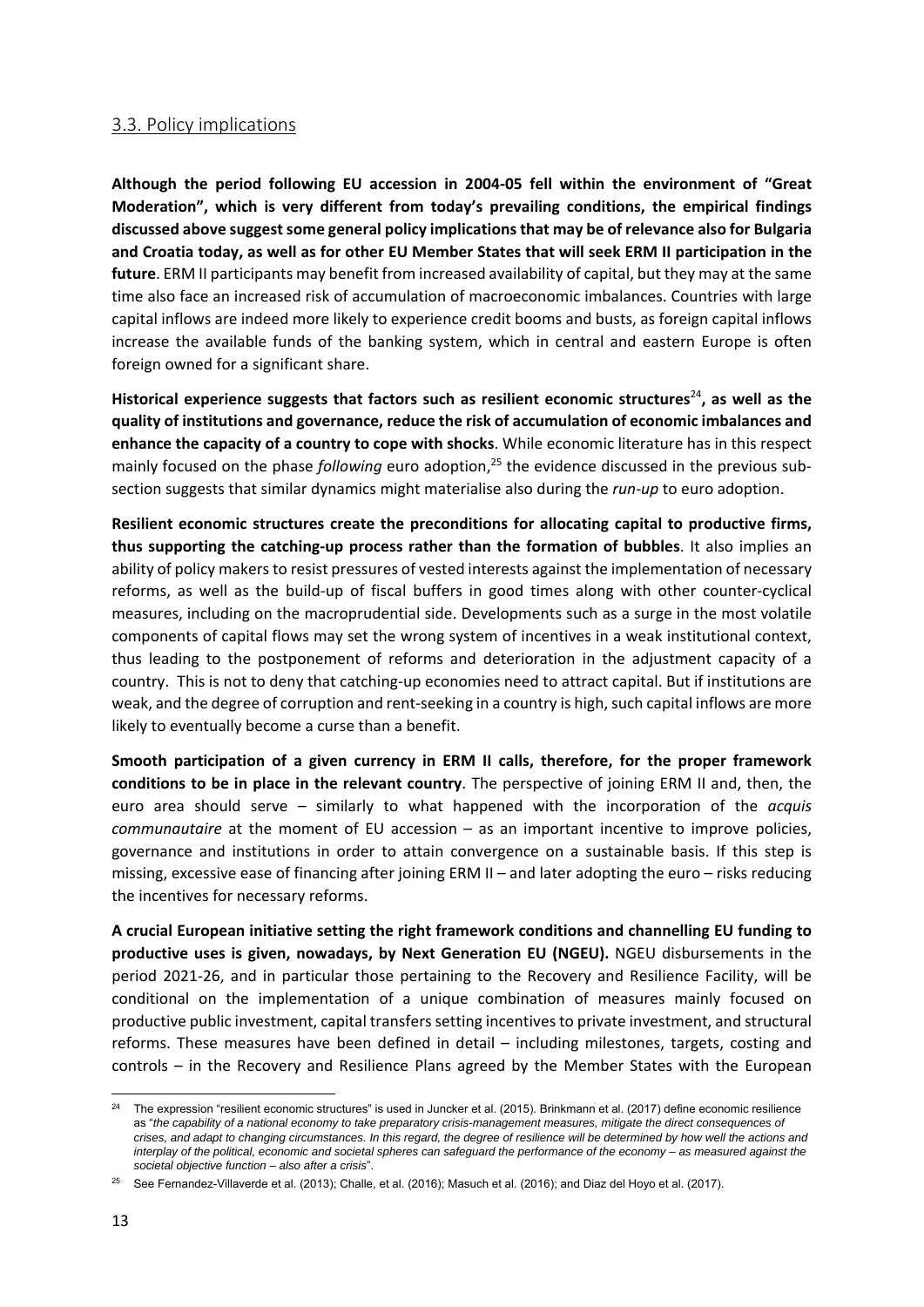Commission and then adopted by the ECOFIN Council. If properly implemented, NGEU‐related measures may give an important contribution in putting Bulgaria and Croatia on the right track towards euro adoption.

# 4 The Bulgarian lev and the Croatian kuna in ERM II

## 4.1 The process towards ERM II

**Following discussions with the ERM II parties, in summer 2018 and summer 2019 the Bulgarian and Croatian authorities, respectively, made a number of policy commitments in areas which are of high relevance for a smooth transition to and participation in ERM II**. After successful completion of these so-called prior policy commitments as well as the announcement of post-entry policy commitments to be completed after joining ERM II, the two countries joined simultaneously ERM II and the EU banking union on 10 July 2020. This section explains the rationale for, and the roadmap towards ERM II participation that has been implemented by these two EU Member States.

### **When Bulgaria and Croatia had first expressed their interest to join the mechanism, ERM II parties took account of three fundamental considerations:**

‐ **First, it was the first time a country would join ERM II after the financial crisis, from which important lessons had been learned**. Over the previous decade the European institutional framework had been substantially overhauled in order to reflect these lessons, which should not have been overlooked in ERM II decisions either. The resilience of economic structures, financial stability, and the quality of institutions and governance had come to the forefront, given their relevance for the longer-term sustainability of euro adoption. In particular, the experience of former ERM II participants had confirmed that ERM II participation required these features to be in place in view of a smooth participation in the mechanism.

‐ **Second, it was also the first time a Member State would join ERM II since the start of the EU banking union**. The banking union involves direct powers of the Single Supervisory Mechanism (SSM) and the Single Resolution Mechanism (SRM) over the banking system of the Member State concerned. Each Member State is required to enter the banking union at the latest by the time it introduces the euro. Given that ERM II is a preparatory phase for euro adoption, joining ERM II now also means becoming ready for the banking union. To this aim, entering into close cooperation with the ECB simultaneously with ERM II was considered an advisable avenue for Member States aiming to euro adoption.<sup>26</sup>

‐ **Third, there was also a need to take account of country‐specific considerations**. While both Bulgaria and Croatia had made significant progress in addressing several macroeconomic imbalances and both countries had a significant track record under their exchange rate regimes to adjust to adverse shocks, there were concerns about their smooth participation in ERM II due a number of remaining vulnerabilities.

**In this context, the question arose how the aforementioned considerations could be best accommodated within the existing institutional and legal framework**. Member States have indeed

<sup>26</sup> At the same time, entering into close supervisory cooperation *without* joining ERM II is also a possible course of action for EU Member States that are currently outside the euro area, i.e. the two processes do not necessarily need to be synchronised.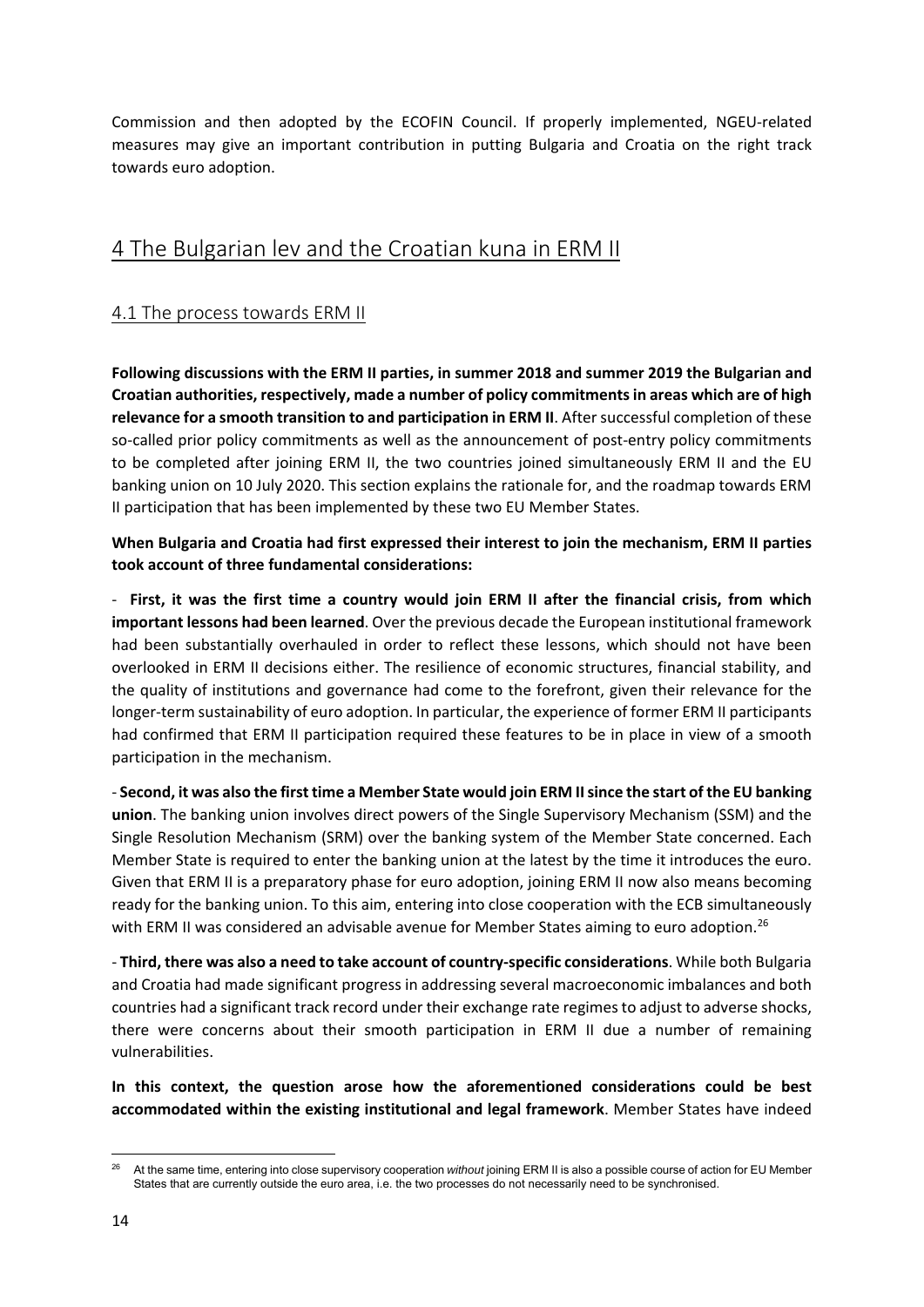to be treated equally at any given stage of EMU's development. This implies that no preconditions or new rules can be imposed before a Member State applies for ERM II participation. Any Member State is, therefore, free to request inclusion of its currency in ERM II at any point in time and make its policy commitments, as other Member States did in the past. At the same time and in line with the procedure recalled in Section 2.3, ERM II parties may decide not to agree to ERM II participation in case the policy commitments and related actions taken by the national authorities do not sufficiently address the developments, concerns and risks that have been identified so as to ensure a smooth participation in the mechanism. This approach is fully consistent with the ERM II framework.

**Based on these considerations, during the informal phase of the roadmap towards participation in ERM II a dialogue was held between the ERM II parties and the Bulgarian and Croatian authorities on the risks that had been identified and how they could be mitigated**. This allowed clarifying which kind of policy commitments the Bulgarian and Croatian authorities would have taken and fulfilled when moving forward with the roadmap towards ERM II participation. Once this phase was completed, the last step in the roadmap was given by the formal requests for inclusion of the Bulgarian lev and the Croatian kuna in ERM II, which were sent the day before the decision was taken.

**Some policy commitments were completed by the time of formally entering ERM II ("prior commitments"); in line with past practices, other commitments have instead to be completed after joining ERM II, with the aim of achieving a high degree of sustainable economic convergence by the time of euro adoption ("post‐ERM II‐entry commitments")**. Both prior and post‐entry commitments needed to be reasonable, proportional and motivated. They also had to be specific, realistic and verifiable in nature. Finally, it was agreed that they could be implemented, monitored and verified in a relatively short lapse of time.

**Adequate monitoring in order to verify compliance with both kinds of commitments was in the meantime established by the ECB and the Commission within their respective remits**. In particular, the ECB focused on commitments related to the banking sector, including both banking supervision and macroprudential issues. Following a mandate by the ERM II parties, the Commission in turn focused on commitments on structural policies. In order to forestall overlap with other procedures, it was also borne in mind that fiscal policies are governed by the Stability and Growth Pact, and that the reforms in the areas of the judiciary and the fight against corruption and organised crime in Bulgaria were monitored by the Commission under the Cooperation and Verification Mechanism (CVM).

**Prior commitments were taken by Bulgaria in summer 2018 and Croatia in summer 2019; they were completed before joining ERM II on 10 July 2020**. In short, three of these commitments were basically in the same policy areas for Bulgaria and Croatia: (i) establishing close cooperation between the ECB Banking Supervision and the national competent authorities (NCAs) under the legal framework of the SSM; (ii) strengthening the macroprudential toolkit by empowering the national competent authority to adopt so called borrower‐based measures, such as imposing limits on the debt service burden of borrowers relative to their income; and (iii) transposing the EU anti-money-laundering directives into national legislation. The other three commitments were country‐specific and pertained to structural policies.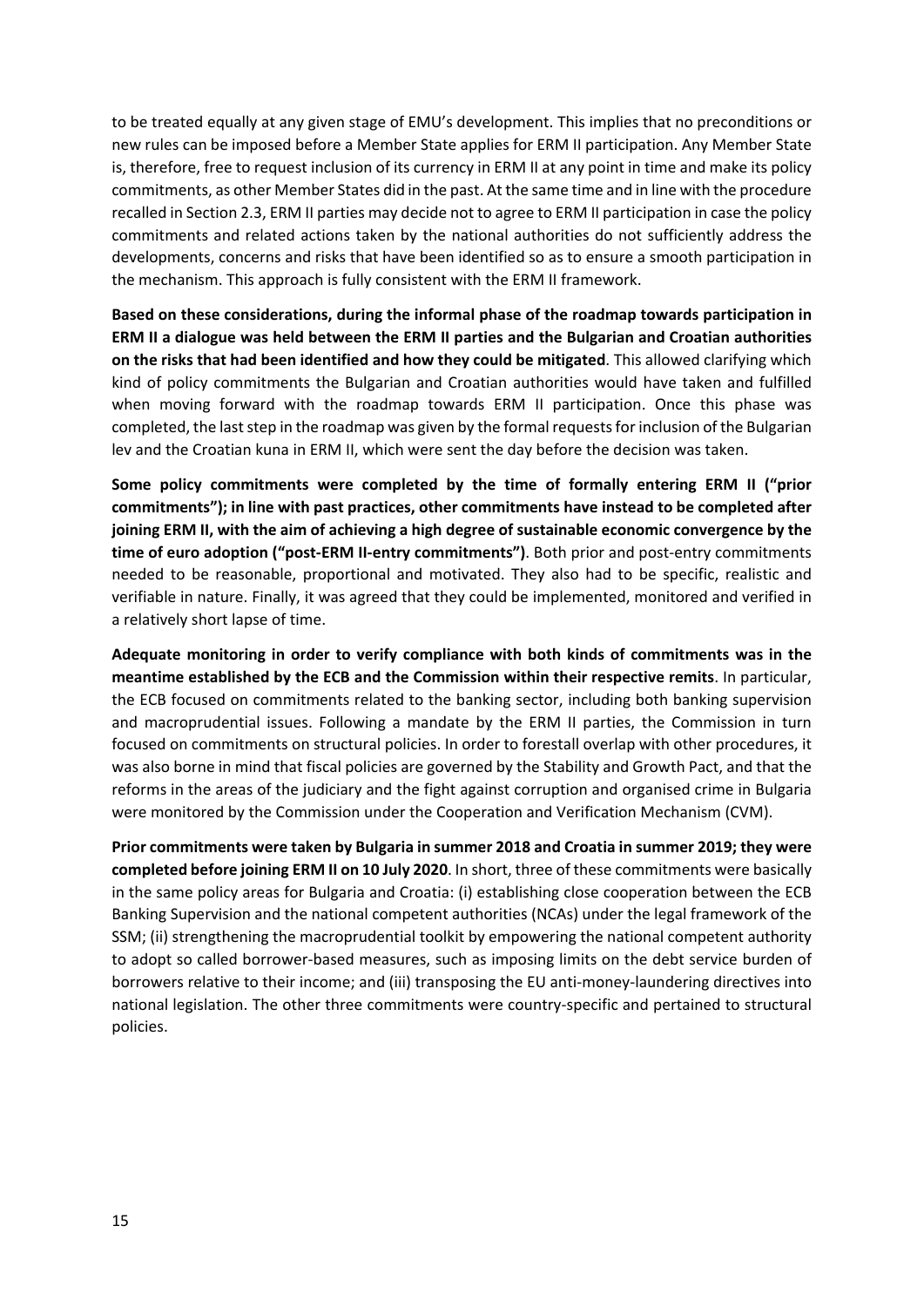### 4.2 The completion of ERM II prior policy commitments

In their letters to the ERM II parties, Bulgaria<sup>27</sup> and Croatia<sup>28</sup> committed to implementing a number **of policy measures related to banking supervision, the macroprudential toolkit and structural policies before joining ERM II**. The European Central Bank (ECB) was mandated by ERM II parties to monitor the effective implementation of the two prior commitments related to banking supervision and financial stability, while the European Commission was mandated by ERM II parties to monitor the effective implementation of the prior policy commitments in the area of structural policies. The monitoring was facilitated by regular technical exchanges between the ECB, the Commission and the Bulgarian and Croatian authorities. The ECB and the European Commission reported regularly to the ERM II parties on the progress made with regard to policy commitments in the field of their respective responsibilities.

The two commitments related to banking supervision and financial stability were: (i) to establish close cooperation between ECB Banking Supervision and the national competent authority (NCA) under the legal framework of the SSM; and (ii) to strengthen the macroprudential toolkit by establishing a clear legal basis to adopt macroprudential borrower‐based measures, such as imposing limits on the debt service burden of borrowers relative to their income.

Bulgaria and Croatia submitted requests for *establishing close cooperation between the ECB and the NCAs* in July 2018 and May 2019, respectively. Based on these requests, the ECB assessed whether the conditions for establishing close cooperation were met. As per the legal framework, the assessment consisted of two main parts: (i) a legal assessment of the relevant national law adopted by the requesting Member State; and (ii) the comprehensive assessment of credit institutions established in the Member State. To properly verify whether all conditions had been met, the ECB developed a standard assessment framework based on the conditions set out in Article 7 of the SSM Regulation and the procedural aspects specified in Decision ECB/2014/5 on close cooperation.

With regard to the legal assessment, Bulgaria adopted relevant legislation in December 2018, putting in place the mechanism to ensure that Българска народна банка (Bulgarian National Bank, BNB) would adopt any measure in relation to credit institutions as required by the ECB. The ECB assessed the implemented legislation, including whether the powers available to BNB would be at least equivalent to those of ECB Banking Supervision. In order to comply with all the requirements, in January 2020 BNB introduced a draft law amending the Law on credit institutions and the Law on BNB, which amended the sanctioning powers of BNB and extended the list of breaches which may be subject to sanctions.

Similarly to Bulgaria, the Croatian authorities amended the Law on Credit Institutions and the Law on Hrvatska narodna banka (HNB) in order to create the legal basis for close cooperation with the ECB. The first amendments were adopted by the Croatian Parliament in July 2019; they entered into force in August 2019. Additional amendments to the Law on Credit Institutions and to the Law on HNB were adopted by the Croatian Parliament in April 2020; they entered into force in the same month. The ECB assessed the national legal framework as compliant with the relevant preconditions to establish close cooperation. It ensured that, once close cooperation started, the ECB had all necessary powers to carry out its supervisory tasks vis‐à‐vis Croatian banks.

<sup>&</sup>lt;sup>27</sup> See letter by Bulgaria on ERM II participation dated 13 July 2018: https://www.consilium.europa.eu/media/36125/st11119-en18.pdf

<sup>&</sup>lt;sup>28</sup> See letter by Croatia on ERM II participation dated 4 July 2019: https://www.consilium.europa.eu/media/40282/letter-of-intent.pdf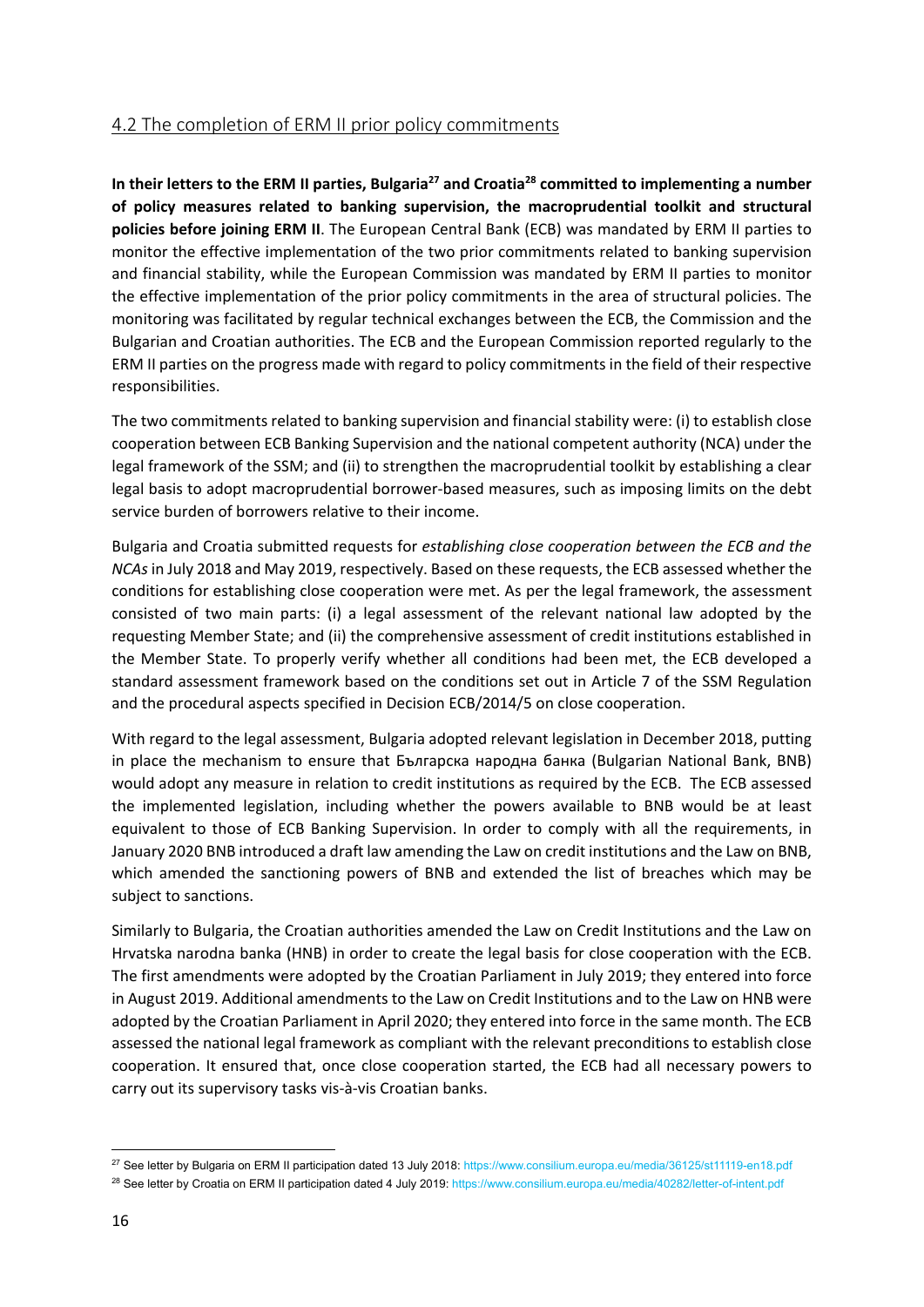The comprehensive assessment results for Bulgarian banks were published on 26 July 2019 and indicated capital shortfalls for two out of the six participating banks. The two banks implemented their respective capital plans before the establishment of close cooperation. With this final step, all necessary supervisory and legislative prerequisites were fulfilled. On 10 July 2020, the ECB announced that its Governing Council had adopted a decision to establish close cooperation with the BNB.

The comprehensive assessment results for Croatian banks were published on 5 June 2020 and did not indicate any capital shortfalls for the five selected Croatian banks. On 10 July 2020 the ECB announced that the Governing Council had adopted a Decision establishing close cooperation with HNB following the fulfilment of all supervisory and legislative prerequisites.

At the time of expressing the intent to join ERM II, the *macroprudential framework* in Bulgaria and Croatia did not include a legal basis for borrower‐based measures. Instead, the framework mainly relied on capital instruments based on the Capital Requirements Directive IV and the Capital Requirements Regulation (CRD IV / CRR), such as the countercyclical capital buffer. Although both HNB and BNB had broad powers to issue recommendations on new lending practices, these were not as legally binding and enforceable as borrower‐based measures.

Against this background, both the Bulgarian and the Croatian authorities committed to broaden the macroprudential toolkit by providing the legal basis for borrower-based measures. This was completed by the Bulgarian and Croatian authorities through the adoption of the relevant legislation in December 2018 and April 2020, respectively.

After the completion of prior commitments, Bulgaria and Croatia joined ERM II and banking union simultaneously. From 1 October 2020, the ECB started directly supervising Bulgarian and Croatian significant institutions, while the Single Resolution Board became the resolution authority for these and all cross‐border groups. Credit institutions falling under close cooperation are subject to the same supervisory standards and procedures as their equivalents in the euro area<sup>29</sup>.

**The establishment of close cooperation with BNB and HNB marks an important milestone in the development of the banking union. It is the first time that the banking union has been enlarged to EU Member States outside the euro area.** 

**Turning to structural policies, Bulgaria and Croatia formulated their prior policy commitments in a country‐specific way, in order to avoid the build‐up of macroeconomic imbalances and improve institutional quality and governance**. The Bulgarian authorities committed to implement measures in the following policy areas: i) the supervision of the non-banking financial sector, ii) the insolvency framework, iii) the anti-money laundering framework, and iv) the governance of state-owned enterprises. In turn, the Croatian authorities committed to implement measures in the following policy areas: i) the anti‐money laundering framework, ii) statistics, iii) public sector governance, and iv) the business environment.

**The final assessment reports of the effective implementation of the prior policy commitments were**  published together with the decision to include the Bulgarian lev<sup>30</sup> and Croatian kuna<sup>31</sup> in ERM II.

<sup>&</sup>lt;sup>29</sup> As regards the supervisory institutional setting, an important difference between Members States that have adopted the euro and members under close cooperation is that the ECB legal acts, including decisions on banks, do not have direct effect in the Member State in close cooperation. This implies that the ECB does not adopt decisions addressed to banks in these Member States, but rather addresses instructions to the respective NCA, which will in turn adopt the required national administrative measures addressed to the relevant banks.

<sup>&</sup>lt;sup>30</sup> See Letter by Executive Vice-President Dombrovskis and Commissioner Gentiloni to ERM II parties on Bulgaria and assessment of prior commitments of Bulgaria: https://ec.europa.eu/info/sites/info/files/economy-finance/com\_opinion\_on\_bg\_erm-ii.pdf

<sup>31</sup> See Letter by Executive Vice-President Dombrovskis and Commissioner Gentiloni to ERM II parties on Croatia and assessment of prior commitments of Croatia: https://ec.europa.eu/info/sites/info/files/economy-finance/com\_opinion\_on\_hr\_erm-ii.pdf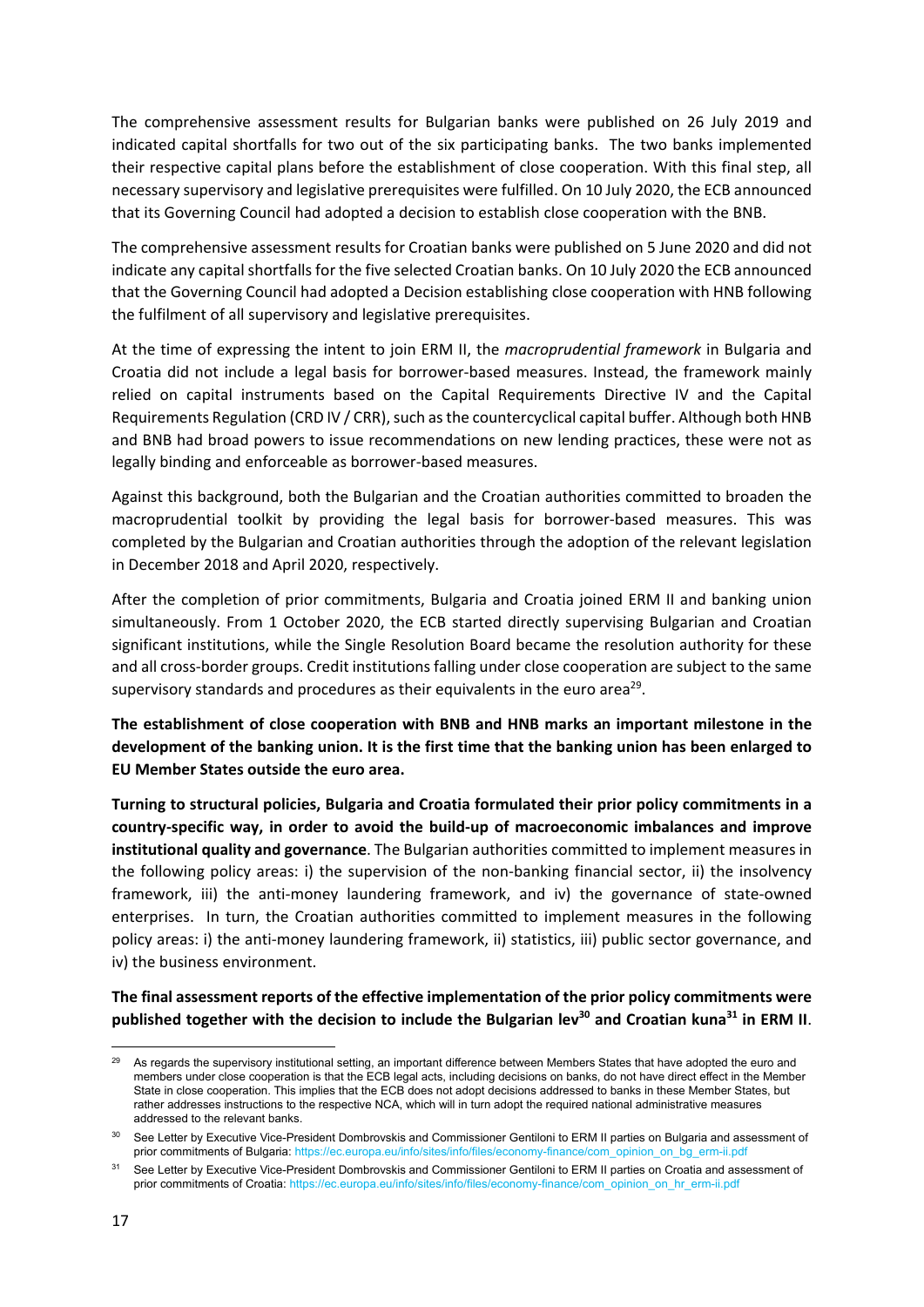On 8 June 2020 and 19 June 2020 the Croatian and the Bulgarian authorities, respectively, informed the ERM II parties of the full implementation of their prior commitments that did not relate to establishing close cooperation with the ECB, and asked ERM II parties to invite the Commission and the ECB to assess their effective implementation. Both institutions confirmed the full implementation of the policy commitments in their respective areas of competence and welcomed the efforts to better prepare the economies of Bulgaria and Croatia for a smooth participation in ERM II.

### 4.3. ERM II entry and the post-entry commitments

The Bulgarian authorities have committed to implement additional measures on the non-banking financial sector, state-owned enterprises, the insolvency framework, and the anti-money laundering framework. Furthermore, Bulgaria will also continue implementing the extensive reforms to be carried out in the judiciary and in the fight against corruption and organized crime under the CVM.

The Croatian authorities have committed to implement specific policy measures on the anti-money laundering framework, the business environment, state-owned enterprises, and the insolvency framework.

**Finally, at the moment of joining ERM II the central rate of the Bulgarian lev against the euro was set at the prevailing market rate which coincided with the fixed exchange rate under the currency board arrangement (CBA)**. By adopting the standard fluctuation margins of ±15 percent it was also determined, in line with past arrangements, that the Bulgarian CBA is a unilateral commitment borne exclusively by Българска народна банка (Bulgarian National Bank, BNB), which should place no obligation on the ECB and other participants in ERM II.

**The central rate of the Croatian kuna against the euro within ERM II was in turn set at a level close to the prevailing market rate**. In line with past practice, the central rate was equal to the official ECB reference rate of the Friday prior to inclusion of the currency in ERM II, which is published on the ECB website on a daily basis. The inclusion of the Croatian kuna in ERM II is also subject to the standard fluctuation margins of ±15 percent. Section 4.4 summarises the economic assessment supporting these exchange rate decisions.

### 4.4 Assessing the central rates of the Bulgarian lev and the Croatian kuna within ERM II

**Bulgaria and Croatia have both a longstanding track record of nominal exchange rate stability, which lasted for more than two decades**. Bulgaria had adopted a currency board arrangement in July 1997 to address hyperinflationary pressure which was initially based on a legal obligation of Българска народна банка (Bulgarian National Bank, BNB), enshrined in the Law on BNB, to exchange domestic currency at the rate of 1000 old Bulgarian leva per Deutsche Mark. Following a (purely nominal) redenomination of the Bulgarian lev in June 1999, the fixed exchange rate was realigned to 1 new Bulgarian lev per Deutsche Mark. When in 2002 the Deutsche Mark lost its status as legal tender in Germany, the reference currency was changed to the euro and the fixed exchange rate set equal to the irrevocable conversion rate of the Deutsche Mark against the euro at 1.95583 leva per euro. The Croatian kuna, in turn, has been trading under a tightly managed floating exchange rate regime since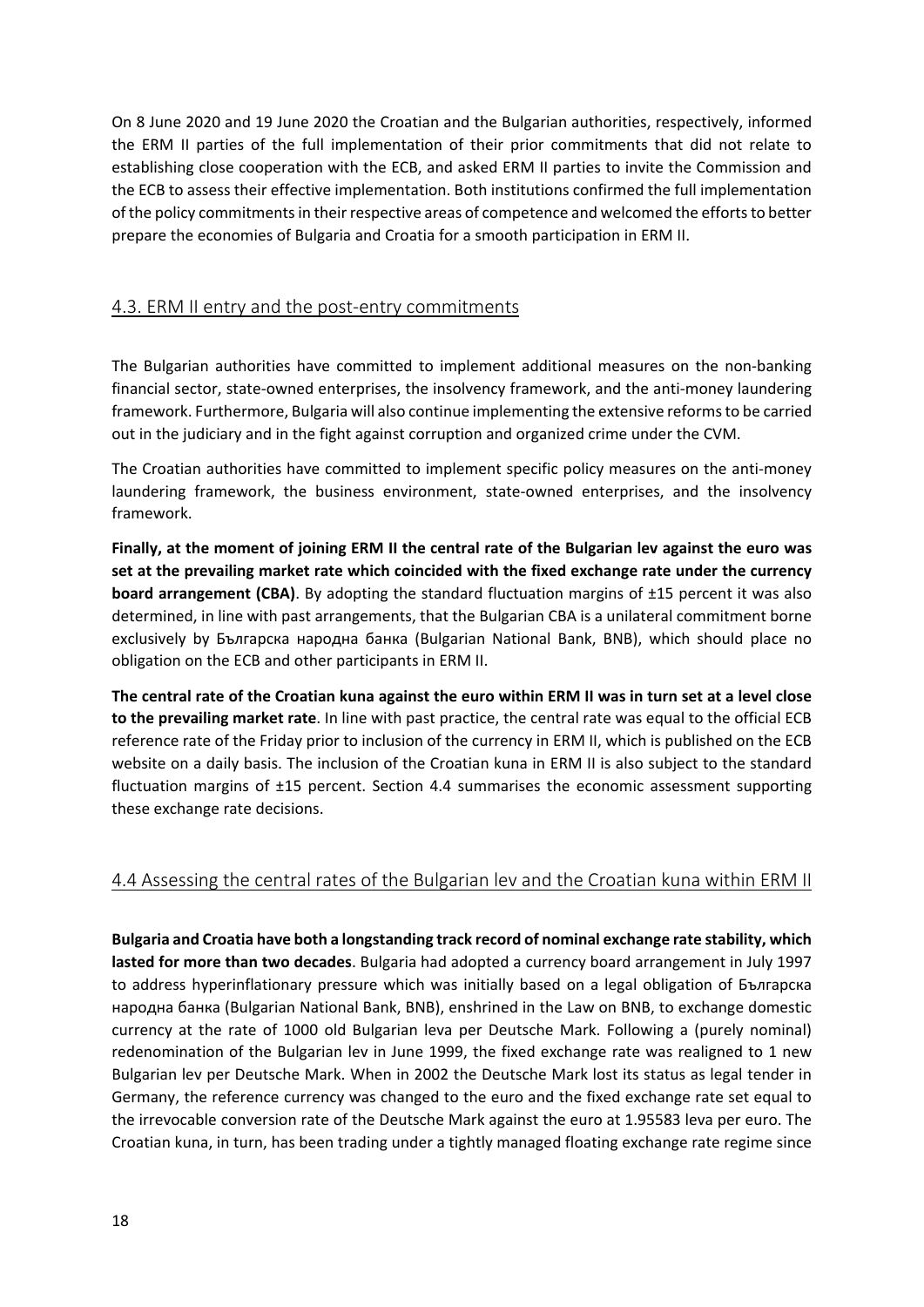its introduction in 1994, with no preannounced level, path or band, and its exchange rate against the euro has been fluctuating in a narrow range of ±4.5 percent around its average level since 1999.

**In line with its currency board regime, BNB frequently exchanges Bulgarian leva for euros in operations with domestic banks, while Hrvatska narodna banka (HNB) only rarely intervenes in foreign exchange markets**. As stipulated by the Law on BNB, the monetary liabilities of BNB are fully covered by its foreign reserves, and BNB is obliged to exchange monetary liabilities and euro at the official exchange rate without any limit. Thus, the issuance of domestic currency is not discretionary, but directly linked to the availability of international reserves. As a result, the central bank does not need to undertake "traditional" foreign exchange interventions in order to maintain the exchange rate peg, but it issues or absorbs national currency solely against reserve currency in transactions with the banking sector, referred to as "type II interventions", such that the national currency supply automatically equates the demand. In the case of the Croatian kuna, interventions have historically been carried out both in support of as well as with the aim of weakening the kuna, although more recently, until the COVID-19 shock, HNB has mostly intervened in order to counter appreciation pressures.

**As a result of their credible commitments to maintaining exchange rate stability, both NCBs have accumulated comfortable buffers of foreign exchange reserves**. Since the outbreak of the global financial crisis, BNB and HNB have significantly expanded their holdings of foreign exchange reserves. In 2019, foreign exchange reserves stood at 47 percent of GDP in the case of BNB and at 38 percent of GDP in the case of NHB and substantially exceeded all traditional metrics of foreign exchange reserve adequacy.

**At the same time, both countries experienced significant improvements in their external balance since the global financial crisis**. The current account balances of both countries turned from double‐ digit deficits recorded prior to the outbreak of the GFC into surplus and their net international investment positions adjusted significantly from around ‐100 percent of GDP to ‐50 percent of GDP in the case of Croatia and -30 percent of GDP in the case of Bulgaria, which is thus among the least vulnerable in the region.

**This rebalancing was also paired with significant adjustment of relative costs and prices, such that from a normative perspective the Bulgarian lev and the Croatian kuna were assessed to be in line with fundamentals**. The assessment of both countries' external balance, at the time of the start of ERM II participation, suggested that both countries' current account balances were relatively close to their cyclically‐adjusted level and if anything somewhat above their medium‐term current account benchmarks, thus not pointing to any overvaluation of the currencies. At the same time, both countries' relative price levels were close to what their relative income levels would suggest based on a comparative econometric analysis. In 2019, Bulgaria's price level stood at 52 percent of that of the euro area, while its real per capita GDP was 49 percent of that of the euro area, whereas Croatia's price level stood at 65 percent of that of the euro area, while its real per capita GDP was 60 percent of that of the euro area.

**In the absence of any significant real exchange rate misalignment, the ERM II parties decided to set the central rates of the Bulgarian leva and the Croatian kuna at a level close to their prevailing market rate, coinciding in the case of the Bulgarian lev with its fixed exchange rate under the currency board arrangement**. Thus, the Bulgarian lev was included at with its central rate set as its fixed exchange rate of 1.95583 leva per euro. The Croatian kuna, in turn, was included with its central rate set to 7.53450 kuna per euro, corresponding to the level of the reference exchange rate (as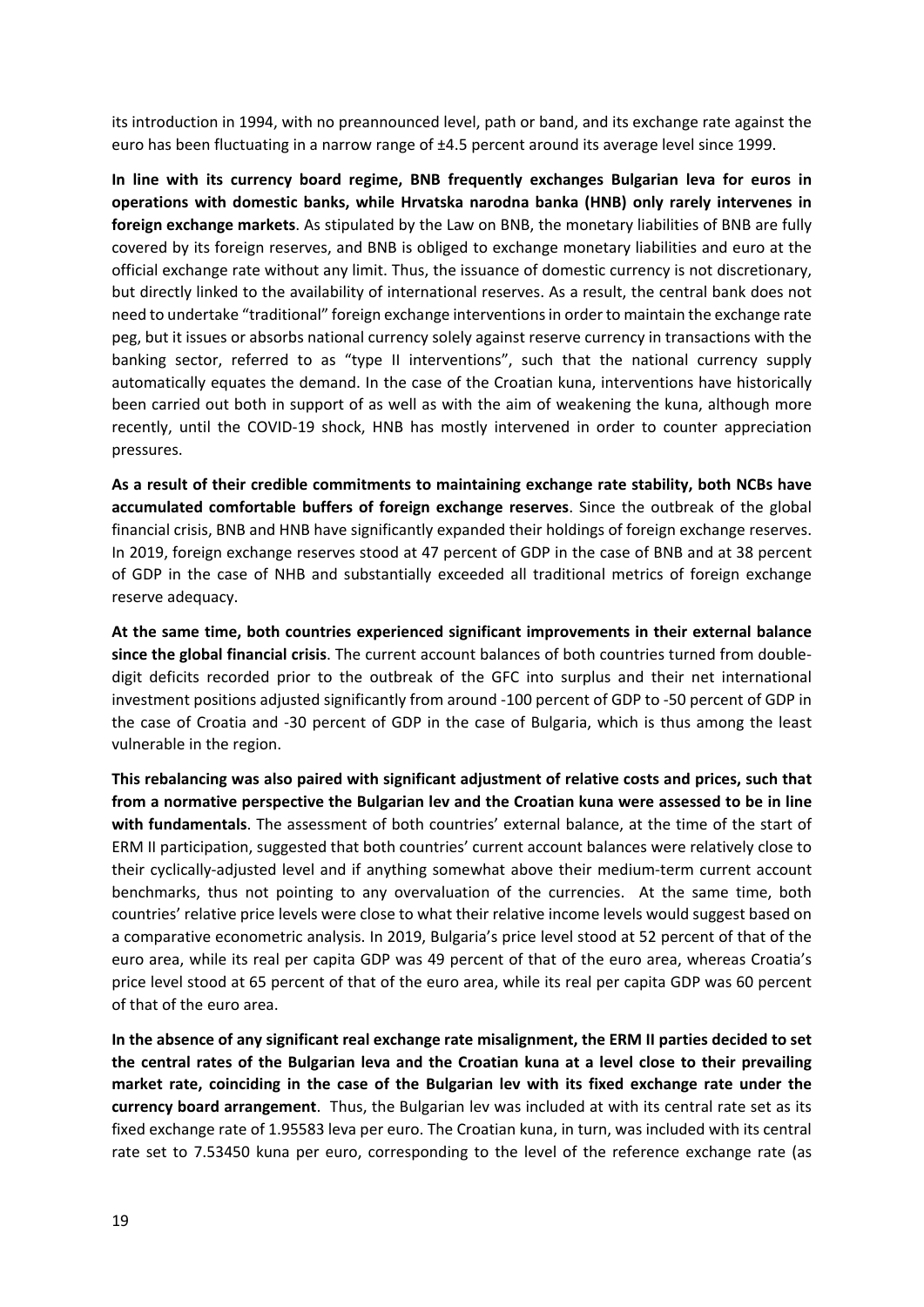published by the ECB based on a regular daily concertation procedure between central banks across Europe) on the day of its inclusion.

Both countries were included with the standard fluctuation margin of ±15 percent. At the same time, it was accepted that Bulgaria joined ERM II with its existing currency board arrangement in place, as a unilateral commitment, thus placing no additional obligations on the ECB.

# 5 Conclusion: way ahead and the related challenges

**The adoption of the euro by Bulgaria and Croatia would result in an enlargement of the euro area to 21 countries**. At present, 19 EU Member States have adopted a common monetary policy including the euro as a common currency. Under the Treaty, all other EU Member States except Denmark are expected to introduce the euro once the necessary requirements will be fulfilled.

**From a procedural angle, euro adoption is decided upon by the Council of the European Union in line with the relevant Treaty provisions, including the above‐discussed need to stay in ERM II for two years at least**. The process is defined in Article 140 and Protocol 13 of the TFEU and could be summarized as follows. After consulting the European Parliament and following discussion in the European Council, the Council shall, on a proposal from the Commission, decide which Member States with a derogation fulfil the necessary conditions to adopt the euro. This decision is taken on the basis of the Maastricht economic and legal criteria. As mentioned, the Convergence Reports on fulfilment of such criteria are prepared by the European Commission and the ECB. The Council shall act – on the basis of a recommendation of a qualified majority of its Member States whose currency is the euro – at the latest six months after receiving the Commission's proposal, which is based on the conclusions of the Converge Reports.

**From a policy viewpoint, the adoption of the euro is an opportunity, albeit not a guarantee, for Member States to reap substantial benefits**. Most importantly, among other benefits, the adoption of a global currency as a legal tender fosters monetary stability, which in turn manifests itself in a stable and low real interest rate environment. This benefit, however, may also expose a country to vulnerabilities if monetary stability is complacently taken advantage of to substitute for disciplined and sustainable economic policies.

**The Treaty on the Functioning of the European Union states unambiguously that a country should achieve "a high degree of sustainable convergence" with the euro area (Article 140) before introducing the euro**. This means that the adoption of the euro should be sustainable over the longer run. Factors such as resilient economic structures, financial stability, the quality of institutions and governance, as well as the progressive enhancement of EU architecture, also play a very important role. There is, therefore, no automatism in the convergence process, which at country level should rather be seen as a by-product of relentless policy efforts before and after the adoption of the euro, i.e. as a continuum. It is for these reasons that the communiques of 10 July 2020 on the Bulgarian lev and Croatian kuna in ERM II have also emphasised a "*firm commitment*" by the respective authorities "*to pursue sound economic policies with the aim of preserving economic and financial stability, and achieving a high degree of sustainable economic convergence*".

**The regime shift implied by ERM II and its role as preparatory phase for euro adoption raise policy challenges that need to be addressed**. While the prior commitments made by the Bulgarian and Croatian authorities in recent years have spurred important measures that will mitigate risks under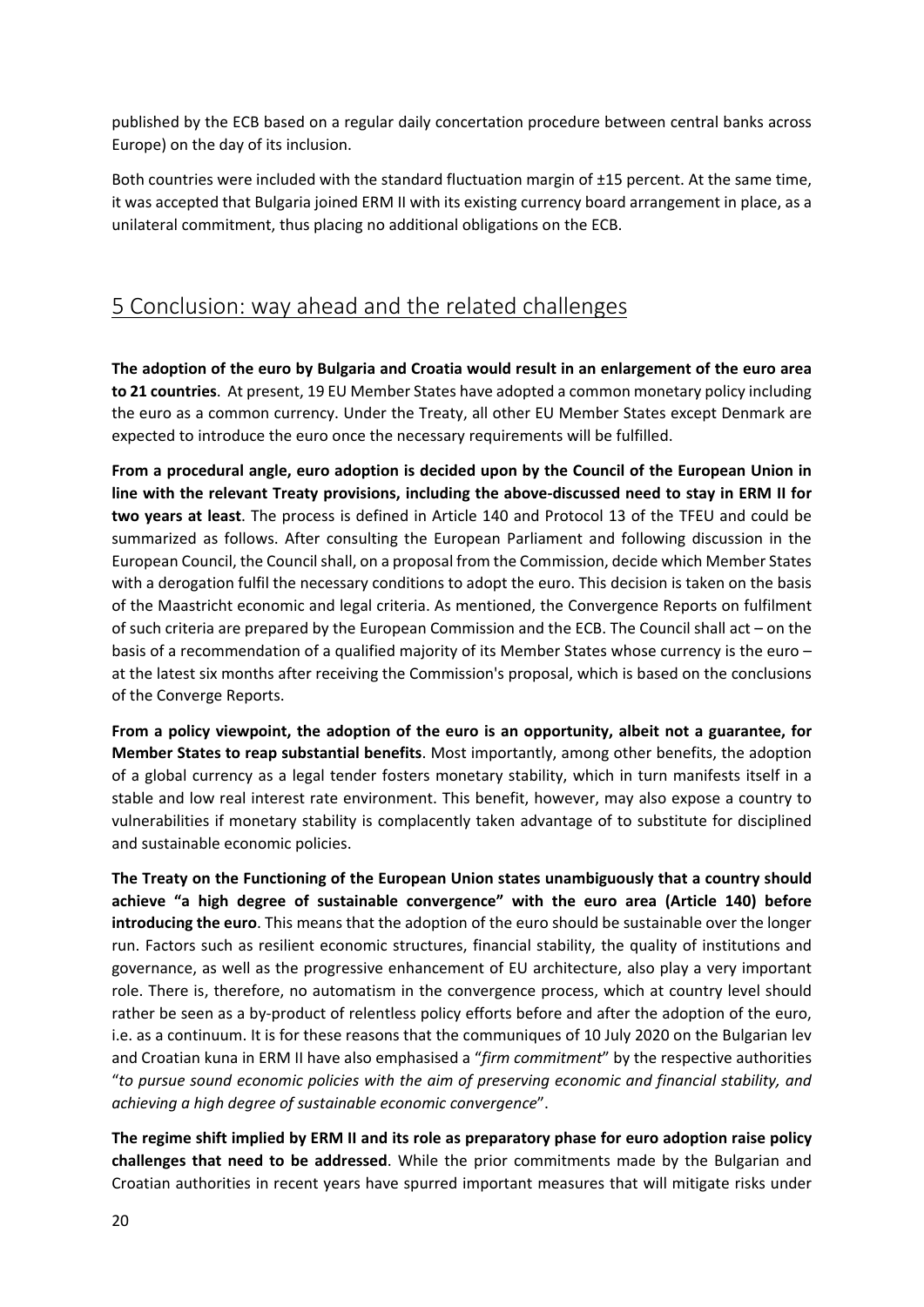ERM II, these reforms will not fix all the vulnerabilities that the two countries are facing. The additional, voluntary structural policy measures announced at the moment of joining ERM II are, therefore, to be welcomed. On top of this, while crucial steps have been taken in both countries to address macroeconomic imbalances, significant progress is still needed with regard to the overall quality of institutions and governance. Advancing on this front by taking a "long view" in policy making will be decisive, also in the light of the new risks of divergence raised by the COVID-19 shock. As discussed, a very important contribution in the right direction will also be provided by the implementation of the NGEU package.

**Last but not least, these policy efforts will need to also include measures aimed at preventing that the euro changeover is used by firms and price setters as an excuse for unwarranted price hikes that may harm the trust of the population in the single currency**. In this regard, the national authorities in cooperation with the European Commission and the ECB can benefit from past experience with euro changeover in other countries, which includes measures such as public campaigns, the introduction of dual price display, as well as agreements with relevant associations. The ECB is fully committed, in liaison with the Commission, to support the Bulgarian and the Croatian authorities in the promotion of campaigns to prevent such price rounding‐up effects.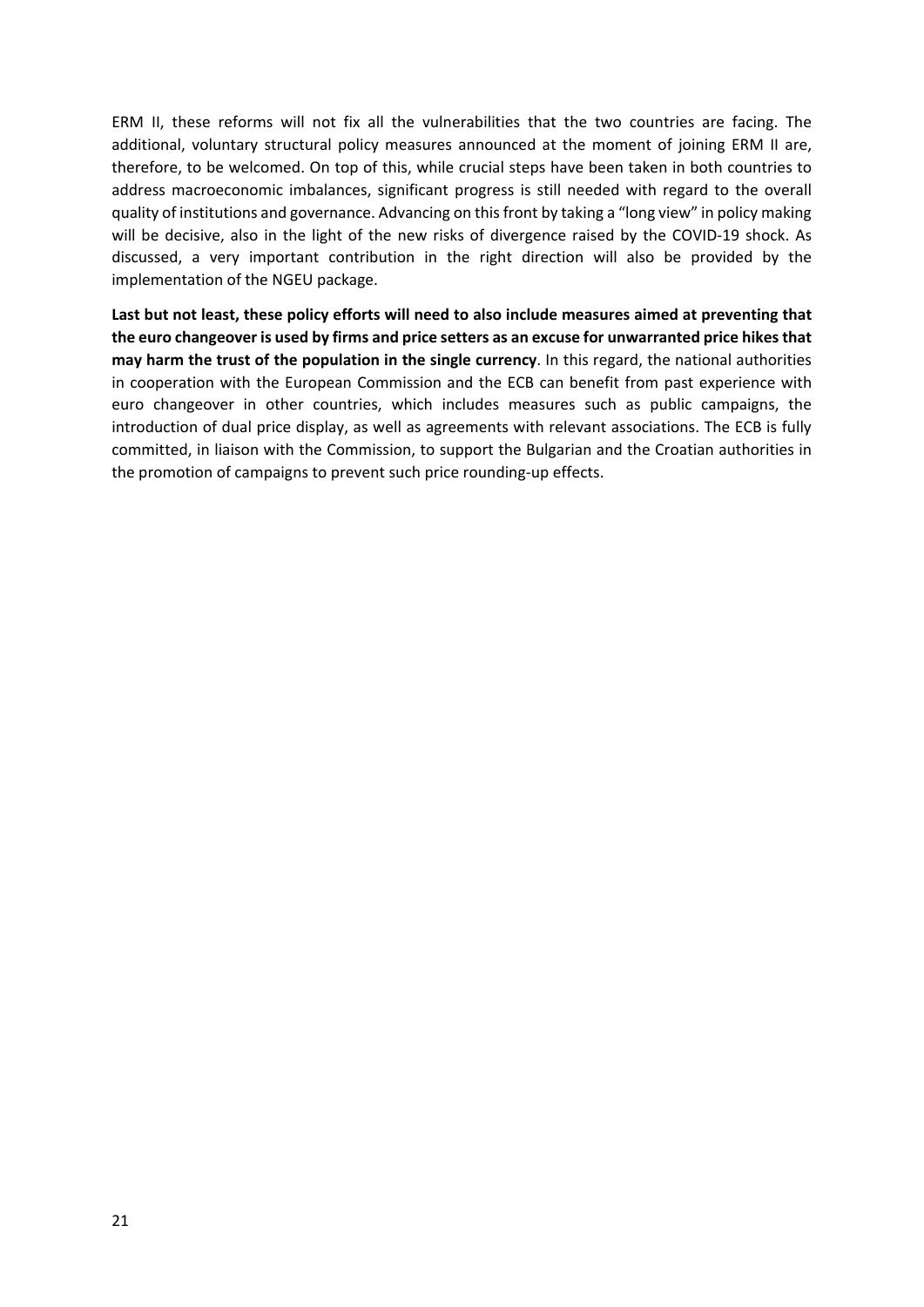## References

Backé, P. and Wojcik, C. (2008), "Credit Booms, Monetary Integration, and the Neoclassical Synthesis", Journal of Banking and Finance, No. 32, pp. 458‐470

Bakker, B.B. and Gulde, A‐M. (2010), "The Credit Boom in the EU New Member States: Bad Luck or Bad Policies?", IMF Working paper No. 10/130

Brinkmann, H., Harendt, C., Heinemann, F. and Nove, J. (2017), "Economic Resilience: A New Concept for Policy‐Making", Bertelsmann Stiftung

Challe, E., Lopez, J. I., & Mengus, E. (2016), "Southern Europe's institutional decline", HEC Paris Research Paper No. ECO/SCD‐2016‐1148

Chinn, M. D. and Ito, H. (2006). "What Matters for Financial Development? Capital Controls, Institutions, and Interactions," Journal of Development Economics, Volume 81, Issue 1, Pages 163‐ 192 (October)

Diaz del Hoyo, J.L., Dorrucci, E., Heinz, F. and Muzikarova, S. (2017), "Real convergence in the euro area: A long‐term perspective", ECB Occasional Paper No. 203 (December)

Dorrucci, E., Fidora, M., Gartner, C. and Zumer, T. (2020a), "The Bulgarian lev and the Croatian kuna in the exchange rate mechanism (ERM II)", ECB Economic Bulletin, Box 1, Issue No. 6

Dorrucci, E., Fidora, M., Gartner, C., and Zumer, T. (2020b), "The European exchange rate mechanism (ERM II) as a preparatory phase on the path towards euro adoption–the cases of Bulgaria and Croatia", ECB Economic Bulletin, Article 1, Issue No. 8

Draghi, M. (2018), "Europe and the euro 20 years on", Laurea Honoris Causa in Economics, 15 December, University of Sant'Anna, Pisa, speech

Fernandez‐Villaverde, J., Garicano, L. and Santos, T. (2013), "Political Credit Cycles: The Case of the Euro Zone", NBER Working Paper No. 18899

Ilzetzki, E., Reinhart, C.M., and Rogoff, K.S. (2017), "Exchange Arrangements Entering the 21st Century: Which Anchor Will Hold?", NBER Working Paper No. 23134

Juncker, J.‐C., Tusk, D., Dijsselbloem, J., Draghi, M. and Schulz, M. (2015), "The five Presidents' Report: Completing Europe's Economic and Monetary Union", Background Documents on Economic and Monetary Union

Lane, P. and McQuade, P. (2014), "Domestic Credit Growth and International Capital Flows", Scandinavian Journal of Economics 116(1), 218–252

Magud, N. E., Reinhart, C. M., & Vesperoni, E. R. (2014), "Capital inflows, exchange rate flexibility and credit booms", Review of Development Economics, 18(3), 415‐430

Masuch, K., Moshammer, E. and Pierluigi, B. (2016): "Institutions, Public Debt and Growth in Europe", ECB Working Paper No. 1963

Reinhart, C. (2012), "Capital Inflows. Exchange Rate Flexibility, and Domestic Credit", University Library of Munich, Germany